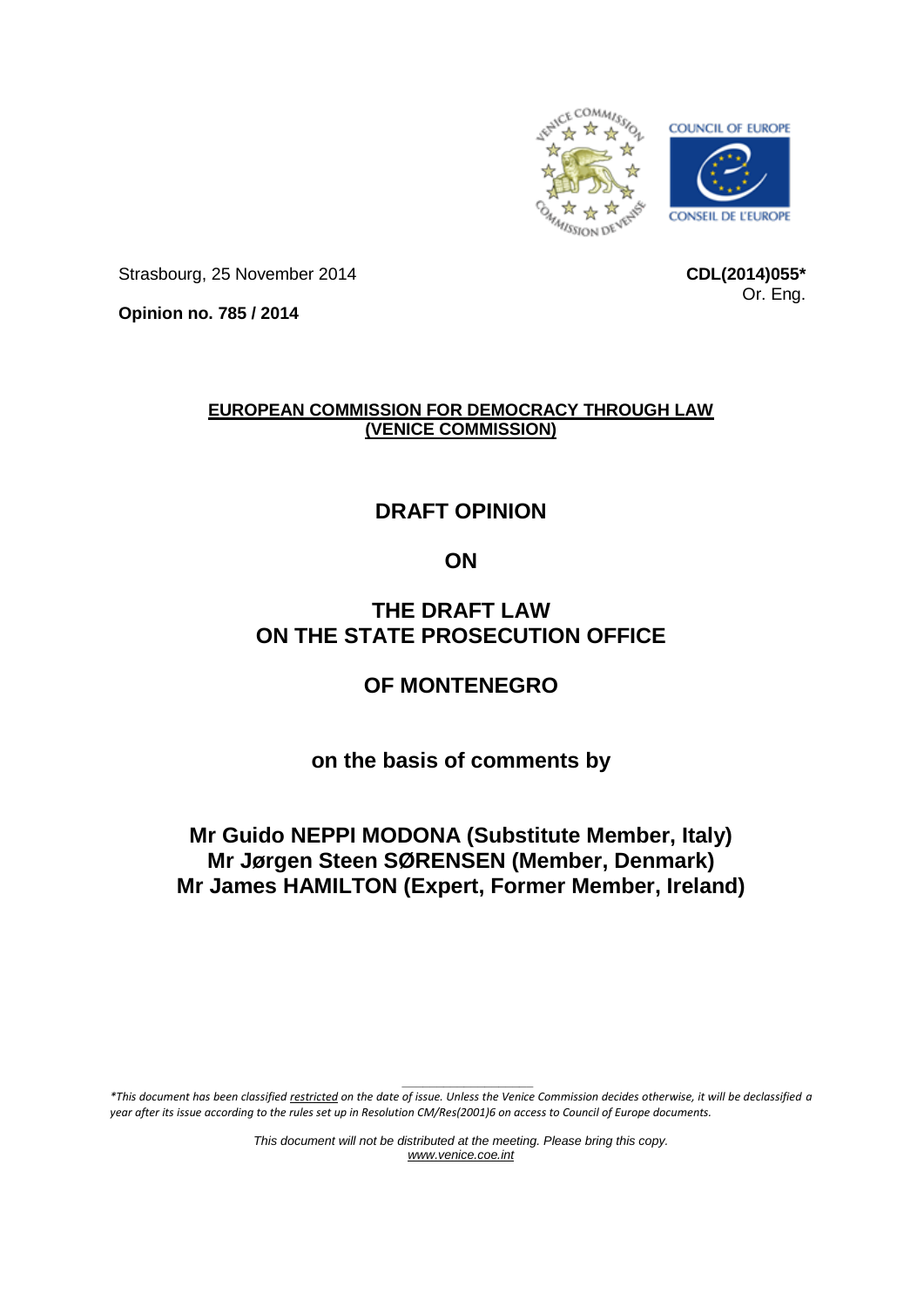# **TABLE OF CONTENTS**

| Ī.   |                                                                          |    |
|------|--------------------------------------------------------------------------|----|
| Ш.   |                                                                          |    |
| А.   |                                                                          |    |
| В.   |                                                                          |    |
| III. |                                                                          |    |
| А.   | Constitutional framework pertaining to the state prosecution service 6   |    |
| В.   |                                                                          |    |
| 1.   |                                                                          |    |
| 2.   | Organisation and competences of the State Prosecution offices 7          |    |
| 3.   |                                                                          |    |
| 4.   | Election of heads of state prosecutors offices and state prosecutors  13 |    |
| 5.   |                                                                          |    |
| 6.   |                                                                          |    |
| 7.   |                                                                          |    |
| 8.   |                                                                          |    |
| 9.   |                                                                          |    |
| 10.  | Organisation of work of the State Prosecution Service 18                 |    |
| 11.  |                                                                          |    |
| 12.  |                                                                          |    |
| 13.  |                                                                          |    |
| IV.  |                                                                          | 22 |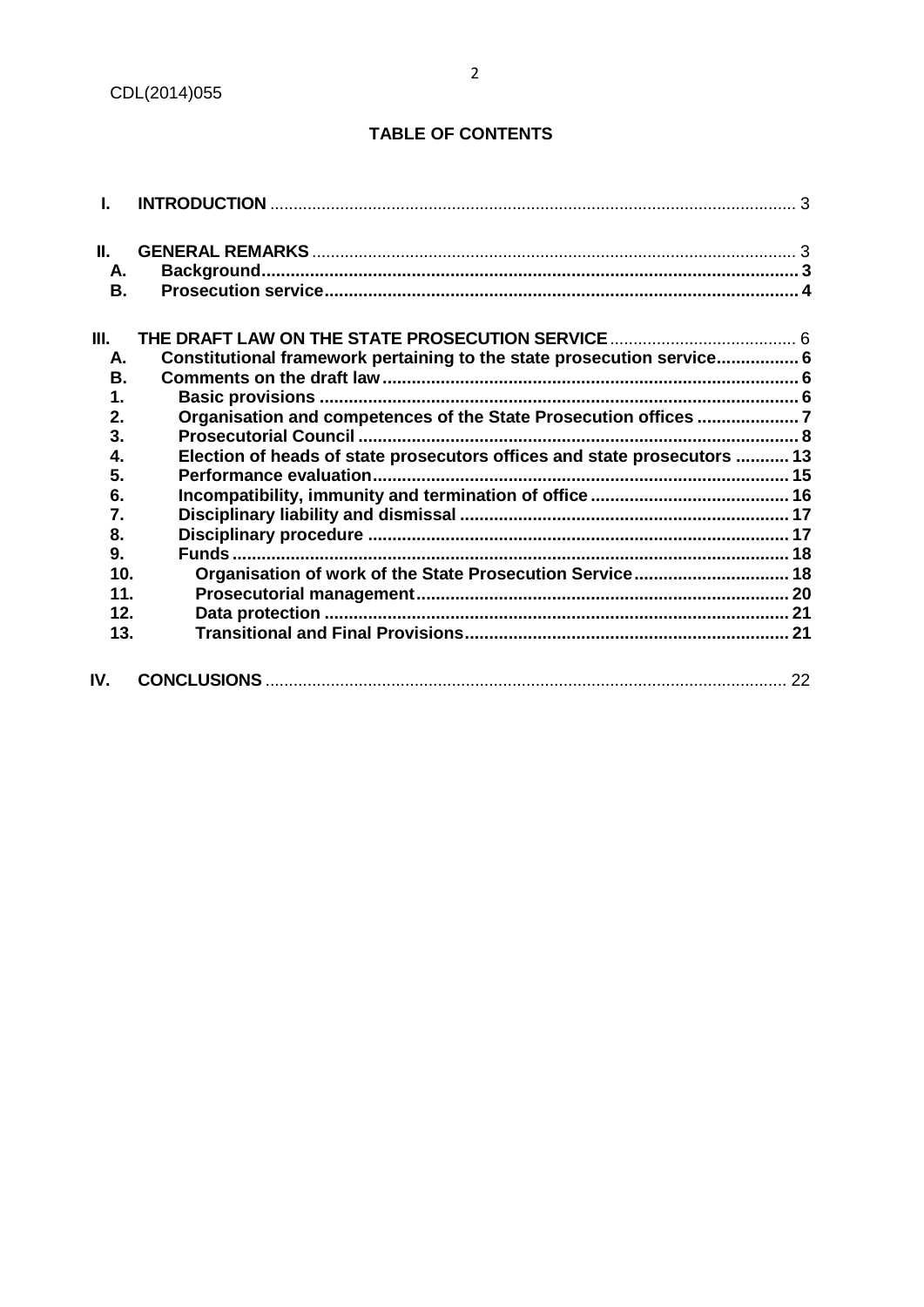#### CDL(2014)055

### **I. INTRODUCTION**

1. On 2 September 2014, the Minister of Justice of Montenegro requested the opinion of the Venice Commission on the Draft Law on the State Prosecution Service of Montenegro (hereinafter, "the draft law") (CDL-REF(2014)045). The opinion of the Venice Commission was required on three other draft laws having been prepared in the context of the on-going reform of the judiciary in Montenegro: the Draft Law on Special State Prosecution Service, the Draft law on Courts and the Draft Law on [the Rights and Duties of Judges and on](http://www.venice.coe.int/webforms/documents/?pdf=CDL-REF(2014)044-e)  [Judicial Council of Montenegro](http://www.venice.coe.int/webforms/documents/?pdf=CDL-REF(2014)044-e)

2. Mr Guido Neppi Modona, Mr Jørgen Steen Sørensen and Mr James Hamilton acted as rapporteurs on behalf of the Venice Commission.

3. On 27-28 October 2014, a delegation of the Venice Commission visited Podgorica and held meetings with representatives of the authorities (the Ministry of Justice, the Parliament, the Supreme Court and lower level courts, the State Prosecutor's Office, the Judicial Council and Prosecutorial Council) as well as with professional associations of judges and prosecutors and civil society. The Venice Commission is grateful to the Montenegrin authorities and to other stakeholders met for the excellent co-operation during the visit.

4. This Opinion is based on the English translation of the draft law provided by the Montenegrin authorities. The translation may not always accurately reflect the original version on all points, therefore certain issues raised may be due to problems of translation.

*5. This present Opinion was adopted by the Venice Commission at its …th Plenary Session (…).*

### <span id="page-2-0"></span>**II. GENERAL REMARKS**

### <span id="page-2-1"></span>**A. Background**

6. The Parliamentary Assembly of the Council of Europe, in its June 2012 Resolution 1890 (2012) on "*The Honouring of obligations and commitments by Montenegro*", pointed out the independence of the judiciary and the efficiency of the justice system of Montenegro as key issues. The adoption of constitutional amendments to de-politicise the judiciary was also a strong requirement from the European Commission to start the EU accession negotiations.

7. Montenegro has already taken steps aiming at ensuring, in line with European standards and best practices, the independence and efficiency of its judicial system. To achieve these goals, amendments to the Constitution were introduced in 2013. These amendments, among other improvements, have introduced limitations to the role of the Parliament in the sphere of the judiciary and provided a constitutional framework for the de-politicisation of the judiciary.

8. Following the changes to the constitutional framework, new legislation on the judiciary has been elaborated aimed at strengthening the independence of the judiciary and its efficiency. The Draft Law on the State Prosecution Service of Montenegro is an important step of a larger program aiming at implementing the 2013 constitutional amendments dealing with the Judiciary and the Judicial Council, the Prosecution Service, and the Constitutional Court, all of them addressed to meet European standards.

9. A number of amendments to the 2008 Law on the State Prosecutor's Office were adopted in September 2013, providing, *inter alia*, for the appointment of the Supreme Prosecutor, heads of prosecutors' offices and of state prosecutors within a fixed timeframe from the date of enactment of the new law. The new provisions also required suspension, before the entry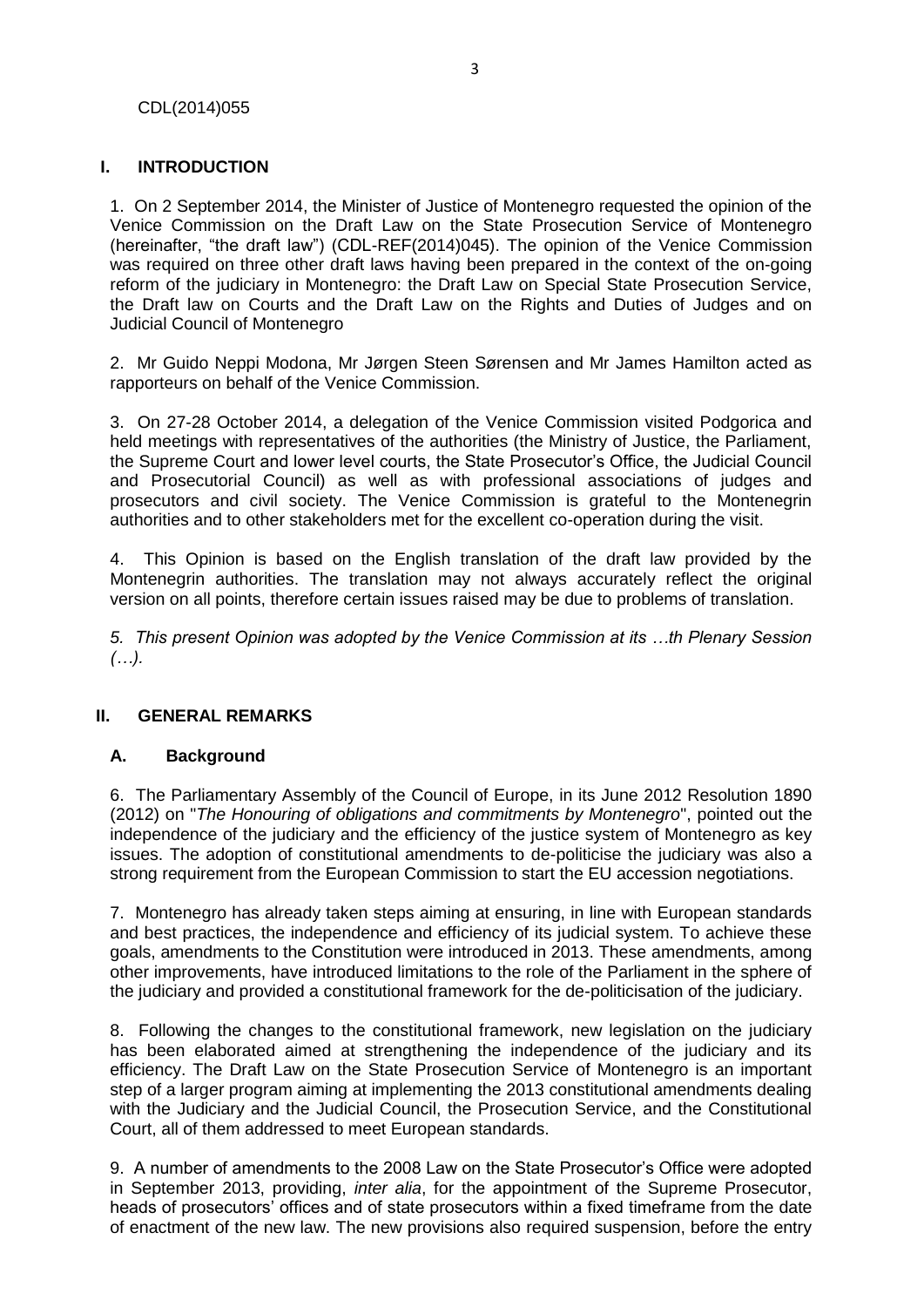into force of the amended law, of ongoing procedures for the appointment of state prosecutors (under the 2008 law -"deputies") and heads of prosecution offices (under the 2008 law - "state prosecutors") $^1$ .

10. In addition, although both the Constitution and the 2008 law provide that their appointment is permanent, the 2013 amended law introduced a requirement - for former "deputies" - to undergo selection to be reappointed as state prosecutors. In view of their potentially negative impact on the independence and impartiality of prosecutors, as well as of the related administrative difficulties, the new provisions raised concerns and strong criticism within the judiciary in Montenegro.

11. In February 2014, in the presence of representatives of the Venice Commission, the authorities of Montenegro and the European Commission during a meeting in Brussels concluded that the respect for the principles of legal continuity and life tenure in favour of current state prosecutors in relation to the implementation of the 2013 amendments to the Law on the State Prosecution Office were of crucial importance. In this context, it was agreed that previous heads of prosecution offices, elected for five years under the previous constitutional provision should be entitled to complete their mandate; furthermore, internal control/disciplinary and dismissal proceedings would be dissociated from the election procedure and would be carried out respecting all relevant procedural guarantees.

12. Since February 2014, in the framework of the amended constitutional and legislative provisions, key judicial and prosecutorial officials have been elected and appointed. In particular, the Prosecutorial Council completed the procedure for selecting the heads of state prosecutor's offices. Reportedly, all former heads of prosecution offices who re-applied for their position were confirmed. It is also welcome that, after several attempts, the Parliament finally appointed a new Supreme State Prosecutor in October 2014.

13. According to the information available to the Venice Commission, a decision of the Constitutional Court on the constitutionality of the (re)selection of prosecutors is pending. In its 2014 Progress Report on Montenegro<sup>2</sup>, the European Commission recalled the conclusions agreed with the authorities of Montenegro in this regard in February 2014 and emphasised that "the appointment of state prosecutors (former deputy state prosecutors) needs to be carried out in line with European standards".

### <span id="page-3-0"></span>**B. Prosecution service**

**.** 

14. The independence of judges and the judiciary in general have their origin in the fundamental right for persons to a fair trial. The right to a fair and public hearing within a reasonable time by an independent and impartial tribunal established by law<sup>3</sup>, without unjustified interference is an important part of the common European heritage. The independence or autonomy of prosecutors and the prosecution system is not such a clearly defined common standard.

15. As indicated by the Venice Commission in its Report on European Standards as regards the Independence of the Judicial System: Part II – the Prosecution Service<sup>4</sup> (hereinafter, the "Report on the Prosecution Service"), there exist a variety of prosecution systems in Europe today, which have developed as a result of the various criminal justice systems; there is, therefore, no uniform model for all states to follow. Nevertheless, virtually all modern criminal justice systems in Europe have common values: for instance, modern states universally

<sup>&</sup>lt;sup>1</sup> See Section XI. Transitional and Final provisions of The Law on State Prosecution Service (Official Gazette of the Republic of Montenegro 69/03 and Official Gazette of Montenegro 40/08, 39/11 and 46/13)<br><sup>2</sup>European Commission, Montenegro - 2014 Progress Report, issued on 8 October 2014

<sup>&</sup>lt;sup>3</sup> Article 6, European Convention on Human Rights

<sup>4</sup> Report on European Standards as regards the Independence of the Judicial System: Part II – the Prosecution Service (CDL-AD(2010)040)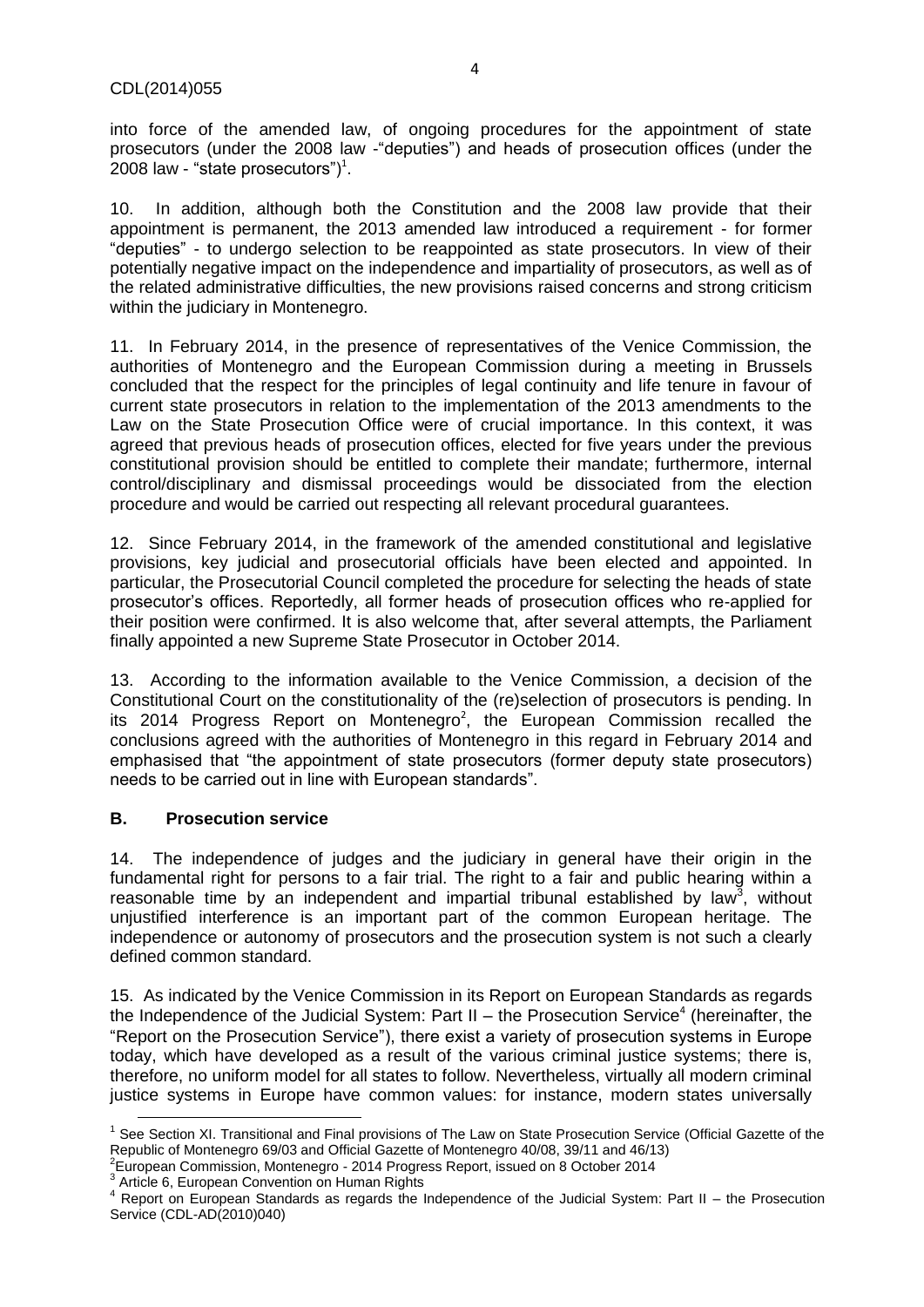regard criminal prosecution as a core function of the state and most systems provide for a monopoly on criminal prosecutions by the state or an organ of the state.<sup>5</sup>

16. The Report further states that the major reference texts allow for systems where the prosecution service is not independent from the executive. Nonetheless, where such systems are in place, guarantees must be provided at the level of the individual case to ensure that there is transparency concerning instructions that may be given.<sup>6</sup>

*Recommendation Rec(2000)19 of the Committee of Ministers (of the Council of Europe) to member states on the Role of public prosecution in the criminal justice system* states that:

*"Legal Europe is divided on this key issue between the systems under which the public prosecutor enjoys complete independence from parliament and government and those where it is subordinate to one or other of these authorities while still enjoying some degree of scope for independent action.*

*Inasmuch as this is an institutional question - …the very notion of European harmonisation around a single concept seemed premature."<sup>7</sup>*

17. Since the prosecutor acts on behalf of society as a whole and because of the serious consequences of criminal conviction, the prosecutor must act fairly, impartially and to a high standard. Even in systems where the prosecutor is not part of the judiciary, the prosecutor is expected to act in a judicial manner. $8$ 

18. It is therefore important that the qualities required for prosecutors be similar to those of a judge and that suitable procedures for appointment and promotion are in place. Prosecutors, like judges, will take unpopular decisions on occasion and these are likely to be criticised in the media and become the subject of political controversy. Proper tenure and appropriate arrangements for promotion, discipline and dismissal, which will ensure that the prosecutor cannot be victimised on account of having taken an unpopular decision, must be in place and secured.<sup>9</sup>

19. Taking into account the new constitutional rules dealing with the prosecution service and their compliance with European standards, this opinion will ascertain above all whether the draft law is in line with the European standards as reflected in the above mentioned documents, and relevant recommendations contained in the previous opinions of the Venice  $Common<sup>10</sup>$ .

20. It is not the purpose of this opinion to provide a detailed and exhaustive review of the draft law. It will therefore focus on the provisions raising more critical issues.

1

<sup>5</sup> See Report, §§ 10-12

 $^6$  See Report,  $\check{\S}$  23.

P. 11, Explanatory Memorandum to Recommendation Rec(2000)19 of the Committee of Ministers to member states on the Role of public prosecution in the criminal justice system 8 Ibid, § 15

 $^9$  Ibid,  $\tilde{\S}$  18

<sup>10&</sup>lt;sup>10</sup>Opinion on the Draft Amendments to three Constitutional Provisions relating to the Constitutional Court, the *Supreme State Prosecutor and the Judicial Council of Montenegro*, CDL-AD(2013)028;

*Opinion on two Sets of draft Amendments to the Constitutional Provisions relating to the Judiciary of Montenegro*, CDL-AD(2012)024;

*Opinion on the draft amendments to the Constitution of Montenegro, as well as on the draft amendments to the law on courts, the law on the state prosecutor's office and the law on the judicial council of Montenegro*, CDL-AD(2011)010;

*Opinion on the draft amendment to the law on the State Prosecutor of Montenegro*, CDL-AD(2008)005; *Opinion on the Constitution of Montenegro,* CDL-AD(2007)047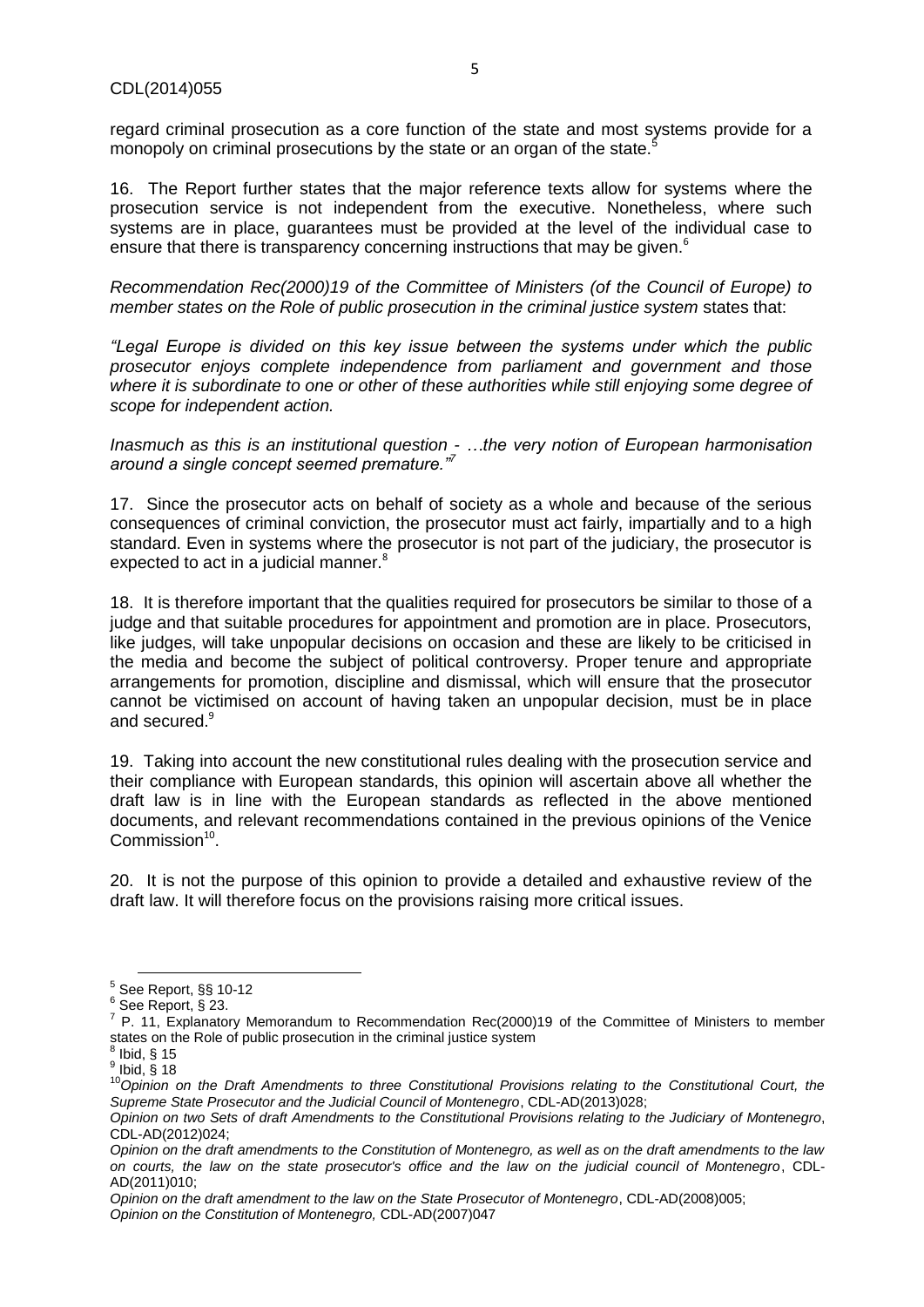# <span id="page-5-0"></span>**III. THE DRAFT LAW ON THE STATE PROSECUTION SERVICE**

# <span id="page-5-1"></span>**A. Constitutional framework pertaining to the state prosecution service**

21. According to Article 134 of the Constitution, un-amended, "*the State Prosecution shall be a unique and independent state authority that performs the affairs of prosecution of the perpetrators of criminal offenses and other punishable acts who are prosecuted ex officio*". Articles 82, 91, 135, 136, 137 and 138 of the Constitution have been modified following the numerous previous recommendations of the Venice Commission<sup>11</sup>.

22. Article 91, paragraph 2 of the Constitution provides that the Supreme State Prosecutor is elected and released from duty by the Parliament with the qualified majority of two-thirds in the first voting and with the three-fifths majority in the second voting (the same qualified majorities are required for the judges of the Constitutional Court and for four members of the Judicial Council selected from among reputable lawyers). Paragraph 3 of Article 92 provides that in the first voting the Parliament elects the Supreme State Prosecutor on the proposal of the Prosecutorial Council; if the proposed candidate is not supported by the required majority, in the second [and subsequent] voting the Parliament shall elect the Supreme State Prosecutor from among all the candidates that meet the legal requirements.

23. As for the appointment procedure, Article 135 of the Constitution provides that the Supreme State Prosecutor shall be elected by the Parliament on the proposal of the Prosecutorial Council, upon a public call for the selection of candidates and after the hearing with the competent working body of the Parliament. The Supreme State Prosecutor and the heads of state prosecution offices are elected for a period of five years, while the function of the state prosecutors is permanent.

24. Article 136 dealing with the Prosecutorial Council provides that:

- the Council shall ensure the autonomy of the state prosecution; the reference to autonomy rather than independence is not contrary to European standards;

the Council is presided over, except for disciplinary proceedings, by the Supreme State Prosecutor;

- the composition, election and organization of the Council is regulated by law. The last paragraph lists the competences of the Council, among them the power to make proposals to the Parliament for the election of the Supreme State Prosecutor, and for the appointment and dismissal of the heads of state prosecution offices and state prosecutors.

25. Article 137 grants functional immunity to the heads of the prosecution offices and the state prosecutors; moreover they are not responsible for the opinion expressed or the decision made in performing their duties, except for case of a criminal act.

26. Article 138 provides that the heads of state prosecution offices and state prosecutors may not be member of the Parliament and may not perform other public duty or be engaged in any other activity.

# <span id="page-5-2"></span>**B. Comments on the draft law**

### <span id="page-5-3"></span>**1. Basic provisions**

27. In defining the activity of the prosecution service **Article 2** of the draft law refers, as Article 134 of the Constitution does, to the prosecution of criminal offences and "*other punishable acts* according to the law". It would be desirable, in accordance with the principle of legality, to clarify what are the "other punishable acts" referred to. Also Article 15, para. 2,

**<sup>.</sup>** <sup>11</sup> See CDL-AD(2013)028; CDL-AD(2012)024; CDL-AD(2011)010; CDL-AD(2007)047; CDL-AD(2008)05, all including specific references to the State Prosecution Service of Montenegro.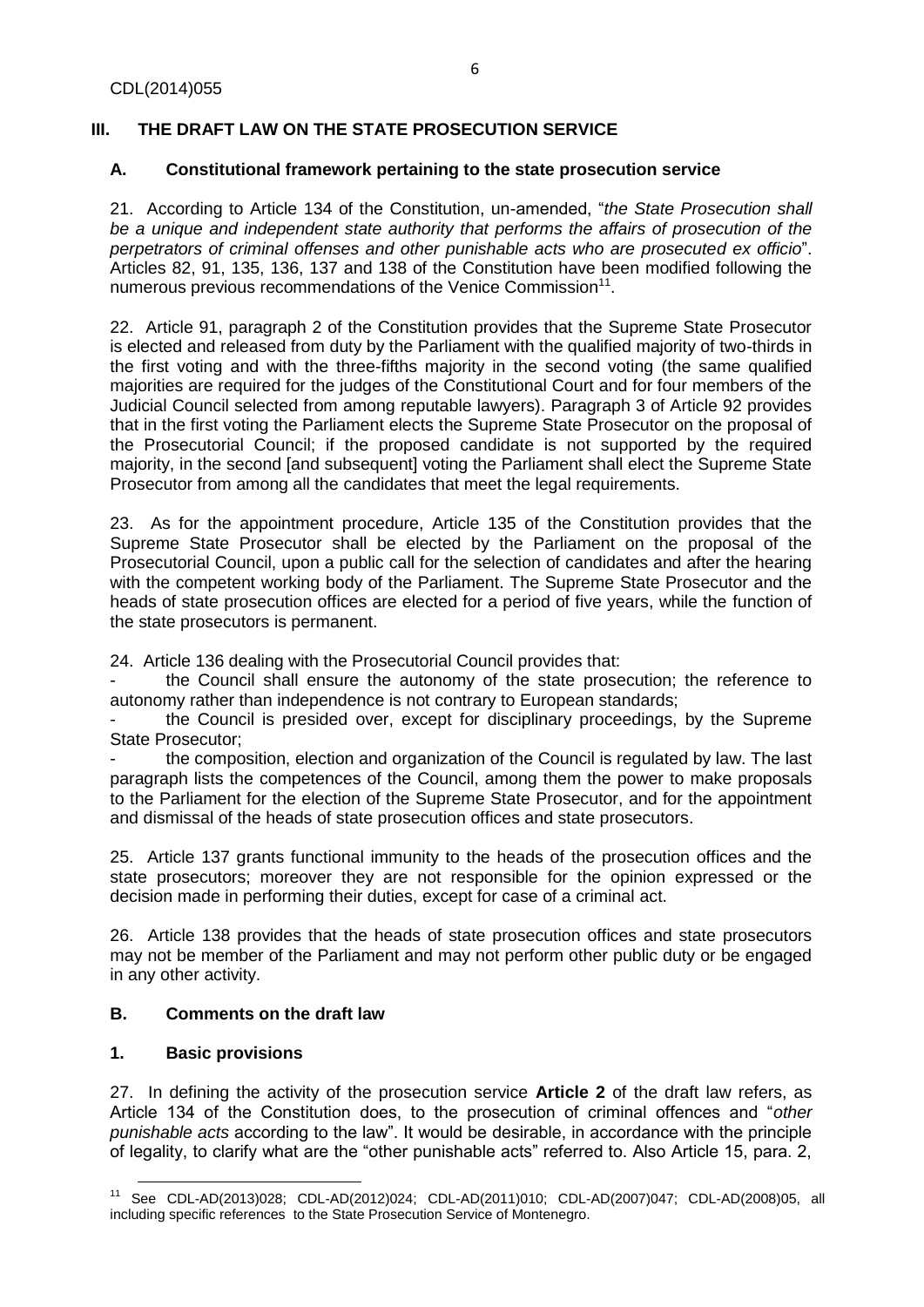refers to "other acts punishable".

28. **Article 4**, provides that "*State prosecutors shall carry out their duties in public interest for the purpose of application of the law, whereby respect for and protection of human rights and freedom shall be ensured*". It is welcome that paragraph 2 provides, with implicit reference to Article 134 of the Constitution, that state prosecutors "*carry out their duties impartially and objectively*". At the same time, to an extent, paragraph 1 involves the critical issue of the powers of the prosecutor's office outside the criminal law field. In this regards, in its 2011 Report on the Prosecution Service<sup>12</sup>, the Venice Commission wrote that a distinction "needs to be made between the interest of the holders of state power and the public interest" and that "ideally the exercise of public interest functions (including criminal prosecution) should not be combined or confused with the function of protecting the interests of the current Government". That being stated, the Venice Commission pointed out that in "many countries the function of asserting public interest, outside the field of criminal prosecution, would rest with an ombudsman", while in a number of democracies "the two functions of defending state interest and public interest are combined".

29. Taking into account that the Venice Commission has sometimes been critical of excessive powers of the prosecution service in individual countries where "the prosecutor's office was a powerful means to control the judiciary", it is recommended to avoid any doubt about non-criminal functions of the prosecutors and to limit the wording of Article 4 setting out that prosecutors should carry out their duties impartially and objectively, on the basis of principles of legality and equality before the law.

**30. Article 5** states that 'operations of the state prosecution service shall be public unless this law stipulates otherwise'. The scope of this provision needs to be clarified, particularly in view of the fact that, according to Article 97 (6) it is a severe disciplinary offence to disclose information learnt while handling cases or in discharging duties of the prosecutorial office. It is recalled that, by definition, the prosecutor's preliminary investigations are, for evident criminal procedure reasons, secret.

31**. Article 6** provides that there is a right to and a duty of professional advancement. In case the aim of this provision was to refer to training<sup>13</sup>, this should be made more explicit.

### <span id="page-6-0"></span>**2. Organisation and competences of the State Prosecution offices**

32. The general structure of the prosecution service follows a very hierarchical model with the individual components of the service attached to the different levels of court. The Supreme State Prosecution Office deals with the Supreme Court and Court of Appeal, as well as the administrative Court, and the high state prosecution offices are attached to the two High Courts, with 13 basic state prosecutors' offices attached to the Basic Courts.

33. As stated in **Article 16**, the State Prosecution Service is to be managed by the Supreme State Prosecutor; other state prosecution offices have their own heads. **[**However**]**, **In** accordance with the option made in Montenegro for a model of hierarchically organised prosecution service, **Article 129** effectively gives the Supreme State Prosecutor absolute control by authorising him or her directly to exercise all the authority and to undertake all the actions that the heads of other state prosecution offices are authorised to undertake (see comments under **Article 129**; see also **article 130** on supervision by the Supreme State Prosecution Office).

**<sup>.</sup>** <sup>12</sup> *Report on European Standards as regard the Independence of the Judicial System: Part II – The Prosecution Service, CDL-AD(2010)040, §§ 71-73.*<br><sup>13</sup> Assextive *Service*, CDL-AD(2010)040, §§ 71-73.

<sup>13</sup> According to the *Recommendation Rec(2000)19 of the Committee of Ministers to Member States on the Role of Public Prosecution in the Criminal Justice System*, "training is both a duty and a right for all public prosecutors".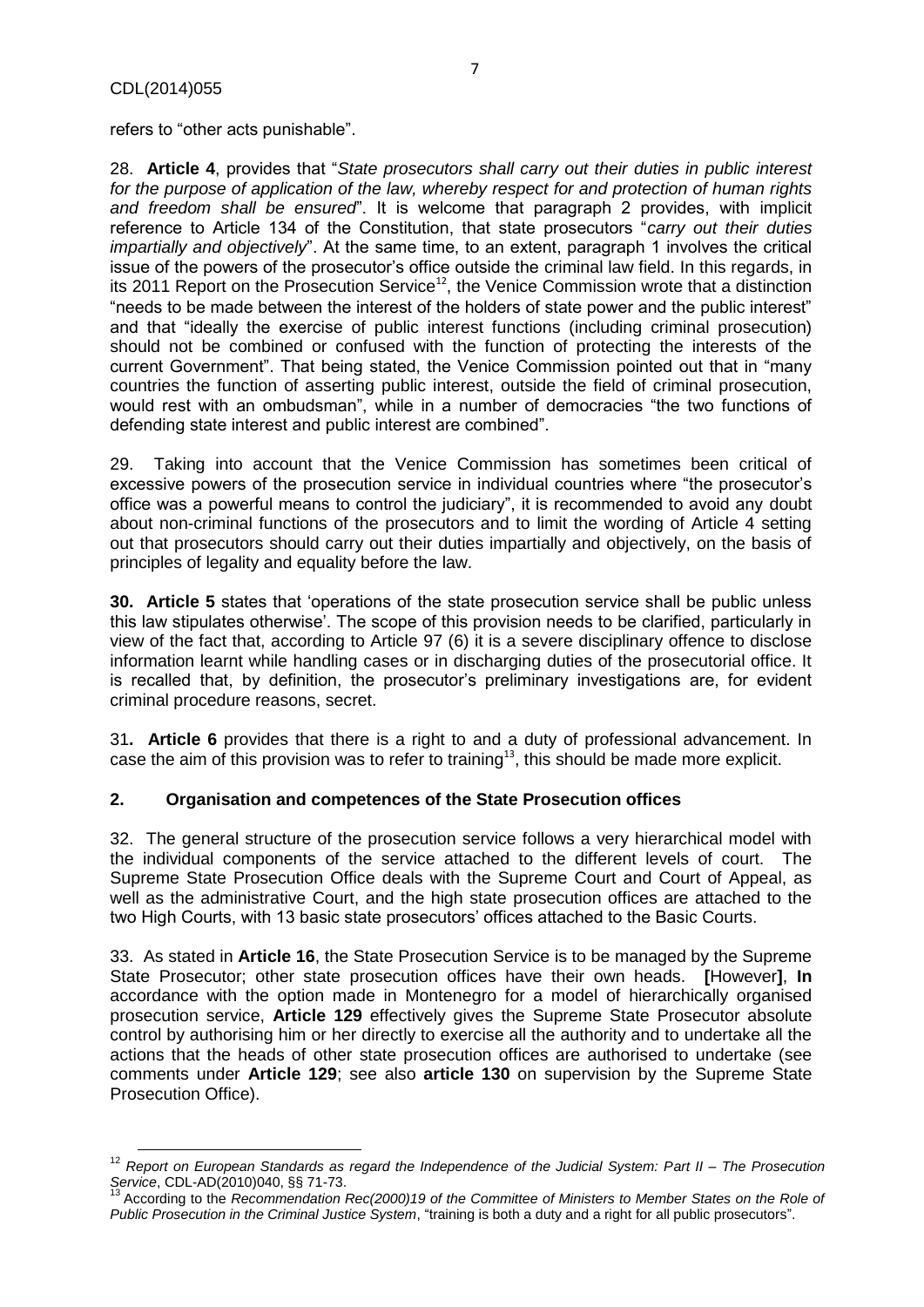34. However, such direct exercise of powers by the Supreme State Prosecutor clearly goes too far because it would remove any control over illegal instructions. Prosecutors should be able to protest against illegal instructions from their superiors<sup>14</sup>. If the Supreme State Prosecutor can take all acts directly, even without giving an instruction to the prosecutor in charge of the case, any control of illegal instruction could easily be avoided by directly ordering such acts.

**35. Article 15** gives the prosecutors power to impose and undertake the measures necessary to investigate crimes and "other acts punishable according to the law" (see comments under **Article 2** above).

### <span id="page-7-0"></span>**3. Prosecutorial Council**

# *Composition*

36. Part III of the draft law (**Articles 17 to 41**) deals with the Prosecutorial Council. This body is intended to have 11 members, out of whom five are to be prosecutors elected and dismissed by the Prosecutorial Conference<sup>15</sup>, four are to be eminent lawyers elected and dismissed by the Parliament, and one member appointed by the Minister of Justice from amongst his own staff. The Supreme State Prosecutor, elected by the Parliament, is to be the chairman (except in disciplinary proceedings) of the Prosecutorial Council, which is in line with previous recommendations of the Venice Commission.<sup>16</sup>

37. Very little work has been done to lay down international standards in relation to Prosecutorial Councils, unlike the situation with regard to Judicial Councils. While it is tempting to apply the standards relating to the latter to Prosecutorial Councils, there are some differences between the judiciary and the prosecution which are significant for the organisation of their respective councils.

38. Firstly, the hierarchical nature of the prosecution service and the obligation on the Supreme State Prosecutor to manage the prosecution service makes it appropriate that that person should also chair the Prosecutorial Council. The balance proposed for the Council, in which prosecutors have a slight majority but which contains a significant minority of eminent lawyers also seems appropriate. It is also welcome that the power to appoint half of the members of the Prosecutorial Council be given to different bodies: it helps to avoid a corporatist management of the prosecution service and can provide a democratic legitimacy to it. Furthermore, it is wise that the Minister of Justice should not him- or herself be a member but it is reasonable that an official of that Ministry should participate. One may wonder however whether ten members, in addition to the president, are not too many, since there are reportedly only 140 state prosecutors in Montenegro.

39. According to **Article 17** of the draft law, the composition of the Prosecutorial Council shall be promulgated by the President of Montenegro. It would be important to clarify whether this also involves the President's right to reject the proposed composition of the Council or promulgation is only a matter of formality. *Term of Office*

**<sup>.</sup>** <sup>14</sup> Point 10 of Recommendation CM/Rec 2000 (19); CDL-AD(2010)040, § 59.

<sup>&</sup>lt;sup>15</sup>According to Article 19 of the draft law, the Prosecutorial Conference will be composed of all heads of state prosecution offices and all state prosecutors.

<sup>&</sup>lt;sup>16</sup> See CDL-AD(2012)024, § 50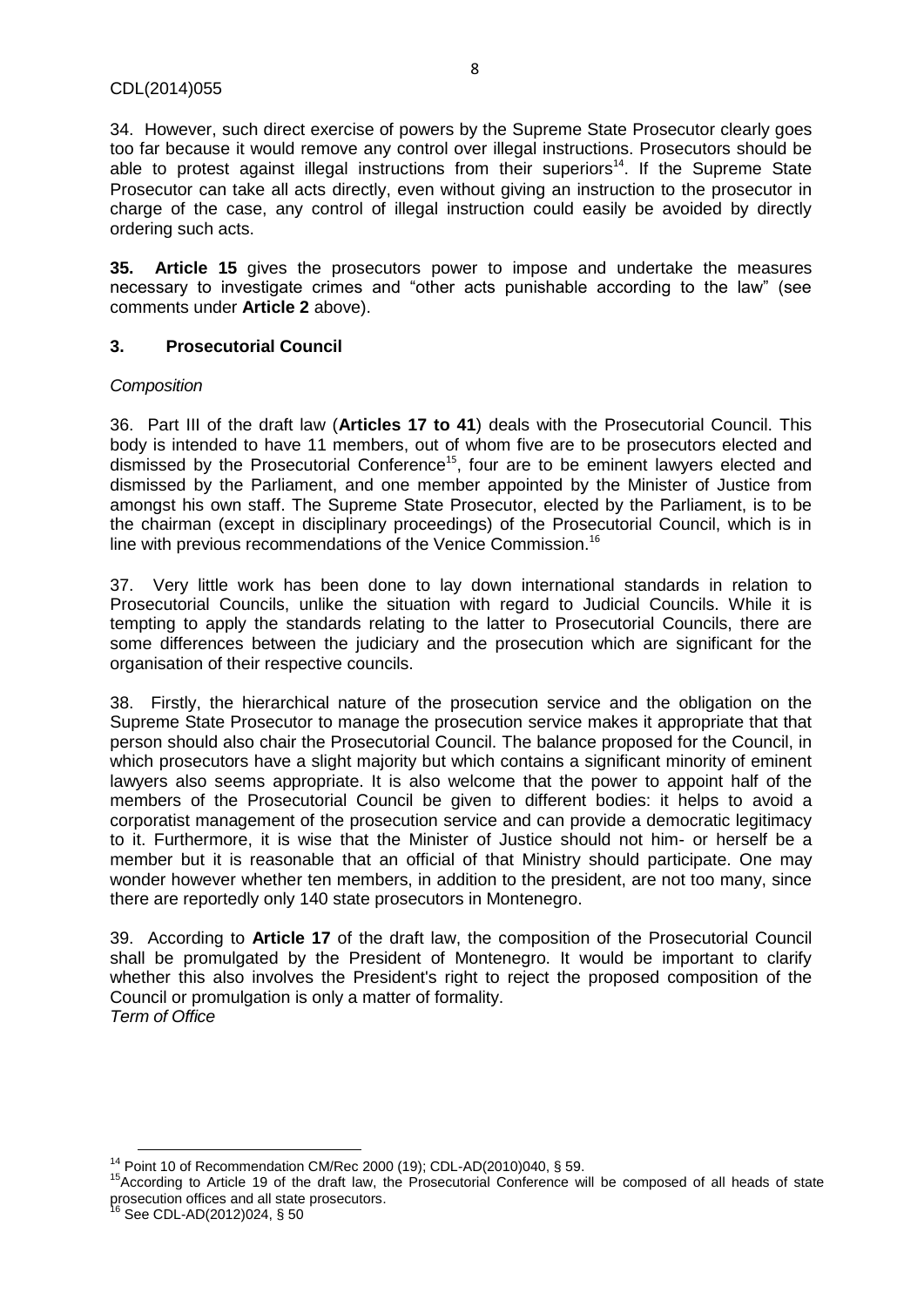$\overline{a}$ 

40. It is envisaged in **Article 18** that there should be a four year term of office for the Council. This is a reasonable period. Members can be re-elected provided that at least four years have expired since their previous term of office (**Article 25**). This seems a reasonable provision as it would be undesirable for persons to remain on the Council for too long a period.

#### *Elections of prosecutors' representatives*

41. The members who are prosecutors are elected by the Prosecutorial Conference (**Article 19**). **Articles 23 and 24** provide the procedures for the proposal and the election of the five Prosecutorial Council members from among the state prosecutors. They seem too complicated.

42. Four of the prosecutors' representatives are to come from the Supreme State Prosecution Office, the Special State Prosecution Office and the two High State Prosecution Offices taken as a group. Proposals of candidates are to be made in the sessions of those offices, which are respectively to nominate three, two and three candidates. The election of the single representative from the basic state prosecution offices is also complex. Every prosecutor in these offices can nominate two candidates.

43. Based on these proposals, an Election Commission - the composition of which is described in **Article 22**<sup>17</sup> - is responsible for preparing lists of eight and four candidates respectively (**Article 23**).

44. The actual election is then made by all the members of the Prosecutorial Conference from the lists of candidates as determined by the Electoral Commission. It seems that all prosecutors will vote for all of the vacancies and successive rounds of voting take place until candidates receive the necessary majority. It is provided that the Conference can elect only one candidate from any one office (**Article 24**).

45. This system ensures that all levels of the prosecution system are represented**.** However, since out of the five state prosecutor members of the Prosecutorial Council four are elected from among the Supreme State Prosecution Office, Special State Prosecution Office and high state prosecution office, and only one from among basic state prosecution offices **(Article 17),** the system does not secure a proportional and fair representation of all levels of the prosecution service. In the opinion of the Venice Commission at least two, if not three members should be elected from among basic state prosecution offices, taking into account that the Supreme State Prosecutor is *ex officio* the President of the Prosecutorial Council.

46. Moreover, one may wonder whether such a degree of complexity of the system provided for in **Articles 22 to 24** for electing the five representatives for some 140 prosecutors is really needed. The election procedure (including that for establishing the proposals for candidates) should be simplified.

### *Election of the eminent lawyers as members of the Prosecutorial Council by the Parliament*

47**. Article 26** deals with the election of the eminent lawyers by the Parliament. It is welcome that its provisions provide for a public call (by the relevant working body of the Parliament) and that the list of candidates shall be published. Yet, this provision seems unclear in a number of respects. The public call is intended to attract applicants who are lawyers with at least 10 years' experience "*who [have] earned personal and professional* 

 $17$  "The Election Commission shall have a chairman and two members elected from among the heads of the state prosecution offices and state prosecutors by the extended session of the Supreme State Prosecution Office upon the proposal of the sessions of the state prosecutors of all state prosecution offices."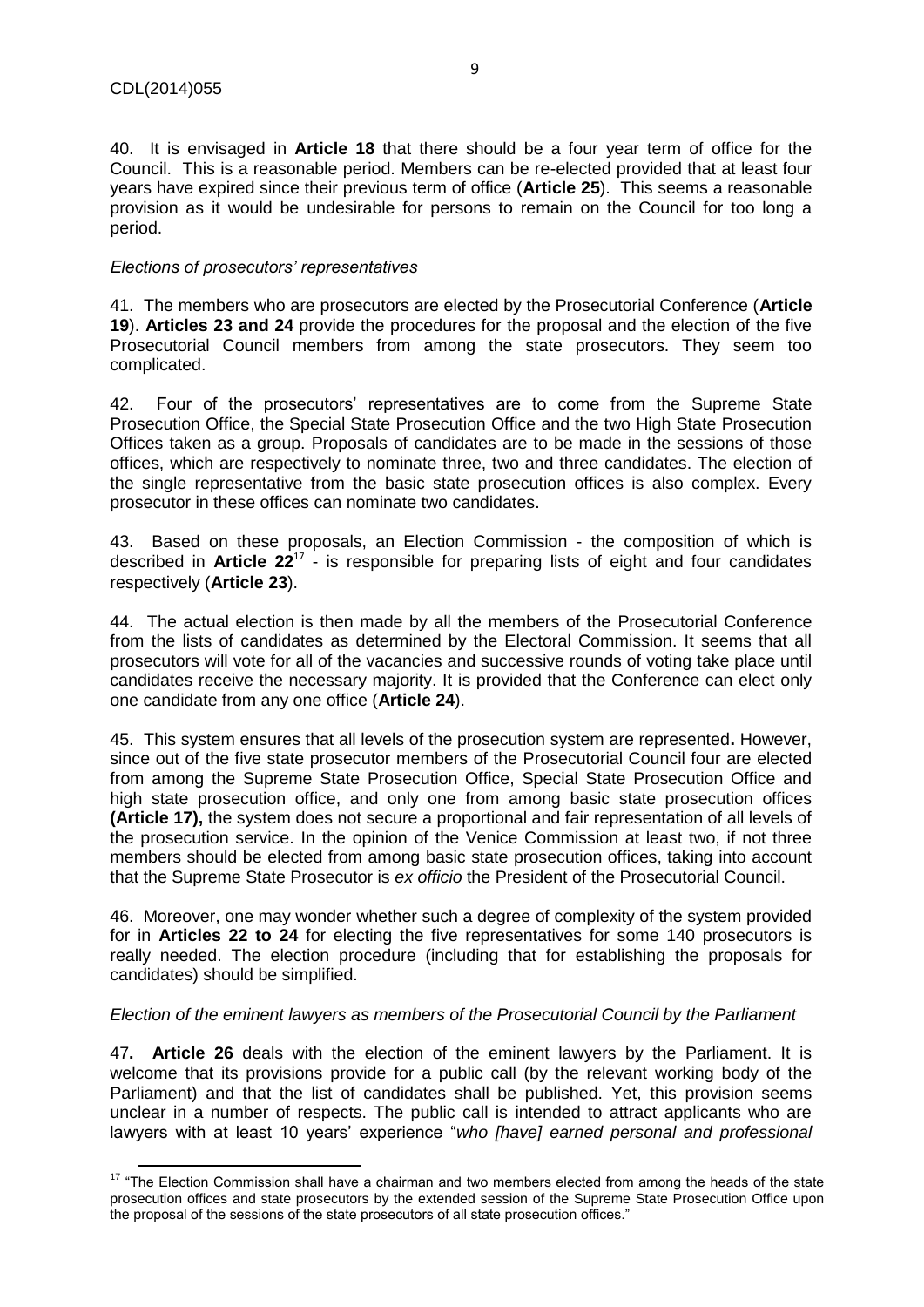#### CDL(2014)055

*reputation*". The "*relevant working body*" of the Parliament then submits a proposal to the Parliament. This proposal "*shall contain as many candidates as are to be elected members of the Council*". It seems, therefore, that the "*relevant working body*" effectively chooses the members but that this choice is subject to a veto by the plenary of the Parliament. It is not clear what is meant by "*the relevant working body"*. If this is a committee of Parliament, this should be spelled out. In addition, Article 26 does not specify the majority required for the election of the eminent lawyers, which would mean that a simple majority may be sufficient.

48. In the opinion of the Venice Commission, to avoid politicisation of the appointments, a qualified majority should be required for election of this parliamentary component of the Prosecutorial Council. The Venice Commission already suggested in its Report on the prosecution service<sup>18</sup> and in numerous opinions on the judicial and prosecutorial councils referred to in the Montenegrin Constitution<sup>19</sup> that, in order to avoid a politicisation of the body, the Parliament should elect the lawyers members with a qualified majority of two-thirds, as it is provided for the Judicial Council by Article 91 of the Constitution. Instead, the draft law remains unclear on the method of appointment. The same qualified majority should be applied to the Prosecutorial Council.

49. In addition, an anti-deadlock mechanism should be foreseen for the election of the eminent lawyers, e.g. a three-fifth majority for subsequent voting, as provided for in Article 91 of the Constitution for the election of the lay members of the Judicial Council, or the proposal of a higher number of candidates and the election with the absolute majority of the components of the Parliament, or the election by Parliament using a proportional system, or to transfer of the power to elect to university faculties and lawyers' representatives. *Subsidiary bodies*

50. Besides the Prosecutorial Council, the draft law in its **Articles 19 to 22** and **Article 141 and 142** provides for a number of commissions and collegial bodies, such as the Commission for the Code of Prosecutorial Ethics (within which the Council will be represented) and the Election Commission; as well as for the Prosecutorial Conference, the Session and Extended Session of the Supreme State Prosecution Office and other State Prosecution Offices. Yet, the rationale for the existence of so many structures is not sufficiently clear.

51. For instance, the tasks of the Election Commission, provided for in **Article 22**, could be organised within the Prosecutorial Conference, without giving autonomy to a specific commission. The Commission for the Code of Prosecutorial Ethics could be a subcommission of the Prosecutorial Council, consisting of a member who is not a state prosecutor and two members of the Prosecutorial Council who are state prosecutors. It is not clear, however, why this body has to be chaired by a person who is not a prosecutor, as provided for by Article 20

### *Termination of the term of office*

52**. Article 27** deals with termination of the mandate of a member of the Prosecutorial Council. Among the cases of termination of the mandate, **Article 27.2** mentions the case of a member being elected as a state prosecutor or promoted to a higher rank or a management position in the prosecution service. It seems that the membership in the Council is a part-time position and prosecutors continue to exercise their office during membership. It is quite evident that, in view of the wide powers of members of the Prosecutorial Council, no member should be entitled, while serving on the Council, to be promoted within the service. A provision should therefore be added to the draft prohibiting any member of the Council from seeking or receiving such an appointment or promotion

**.** 

<sup>18</sup> CDL-AD(2010)040, § 66.

<sup>19</sup> See for instance CDL-AD(2012)024, §§ 44-50.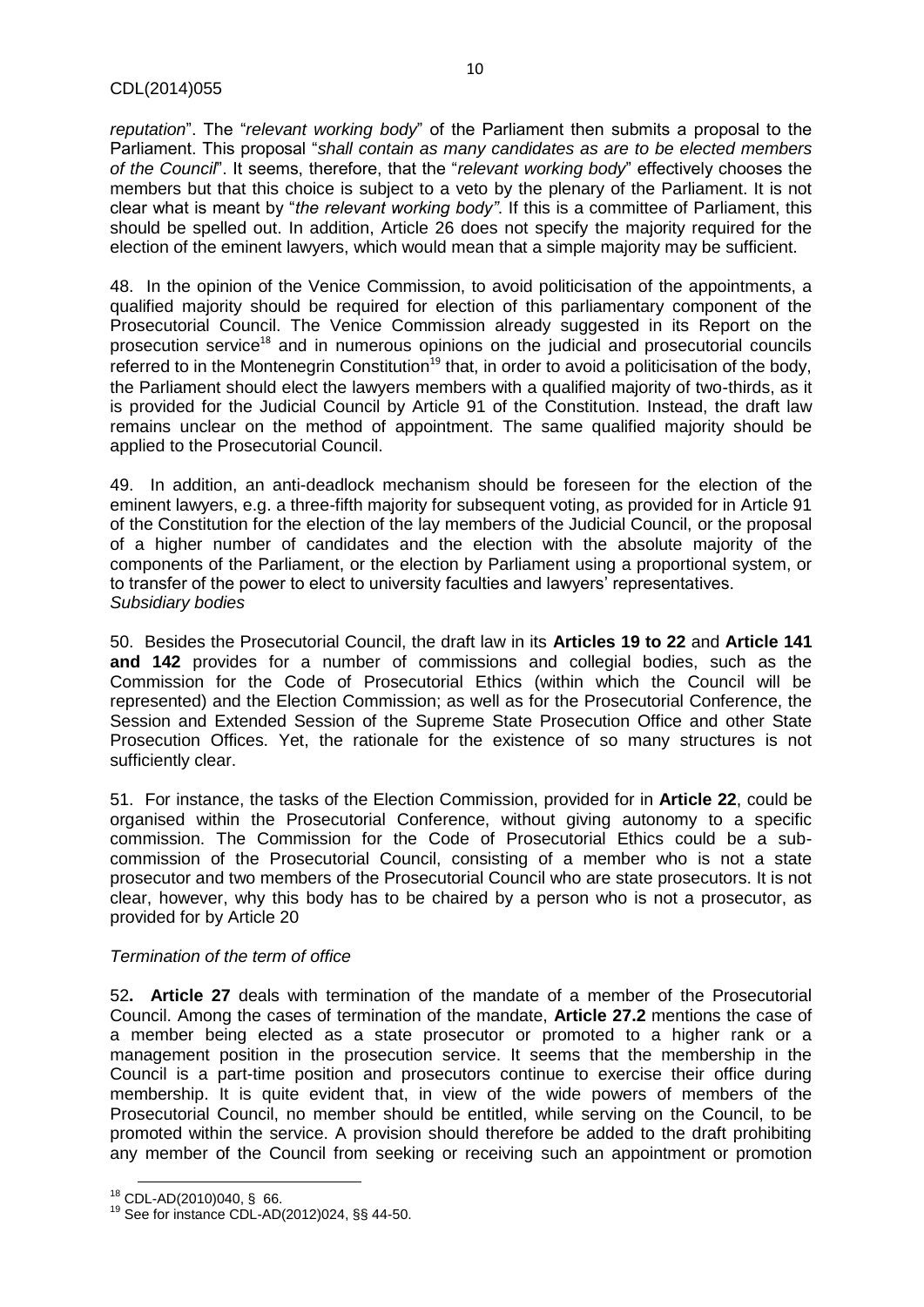during the course of his or her mandate.

### *Dismissal*

53**. Article 28** deals with dismissal from the Council. Members are to be dismissed if they discharge their duties "*unconscientiously and unprofessionally*" or are convicted of an offence making them "*unworthy of discharging the duties of a Prosecutorial Council member*". It is strongly recommended to define these dismissal grounds more closely. For example, it is not clear what sort of offence would make one 'unworthy' to be a member of the Council. Prosecutor members are also dismissed if a disciplinary sanction is imposed. However, in some cases disciplinary sanctions may be imposed for relatively minor matters, in which case dismissal will be a disproportionate measure. In addition, the law should also provide for unjustified failure to perform duties as a ground for dismissal.

11

54. It is noted that, under article 28, the proposal for dismissal will be submitted by the Prosecutorial Council to the body that elected the member. The draft law does not say what happens if that body declines to dismiss the member. This is a source of concern as it may mean that the electing body would have the possibility to confirm a Prosecutor member even when there are grounds for his/her dismissal. The decision of the Prosecutorial Council should directly result in dismissal without the intervention of a political organ.

55. In addition, Article 28 should ensure a fair hearing for the person to be dismissed and that the decision can be appealed to a court. Dismissal should be decided upon by the other members of the Council, with a qualified majority, without the member concerned.

56. In view of the above comments, it is recommended that clearer dismissal grounds and mechanism be provided and that the provision on remission of the dismissal decision to the electing body be deleted from the draft law.

### *Emoluments*

57. **Article 31** deals with emoluments. Members employed in state authorities are allowed to be absent for their office in order to serve on the Prosecutorial Council and their salaries and emoluments are to be secured, for the duration of their absence, based on their employment within the concerned authorities. Prosecutor members of the Council may work for the Prosecutorial Council up to 70% of their annual working hours and their prosecutorial activities should be proportionately reduced. There is no provision for the remuneration of Council members who are not prosecutors or employed by state authorities.

58. It is noted that the Prosecutorial Council is to fix the amount of its members' emoluments for their work on the Council. In the opinion of the Commission, it is not wise for a body of the State to set its own emoluments. Similarly, it is recommended to reconsider the provision in Article 34 enabling the Council to set up commissions, which would allow the Council to fix the remuneration for such work at up to 50% of the average salary in Montenegro.

### *Competences*

59. The Prosecutorial Council is envisaged as a body with very wide competences, which will play a very hands-on role in such matters as appointments and termination of functions, promotions, performance evaluation and discipline. These competences are listed, in a nonexhaustive manner, in **Article 136 of the Constitution**, as amended in 2013.

60. The Venice Commission has already expressed its view that fixing in the Constitution the composition and key competences of the Prosecutorial Council is a welcome approach<sup>20</sup>.

 $\overline{a}$ <sup>20</sup> See CDL-AD(2012)024, § 47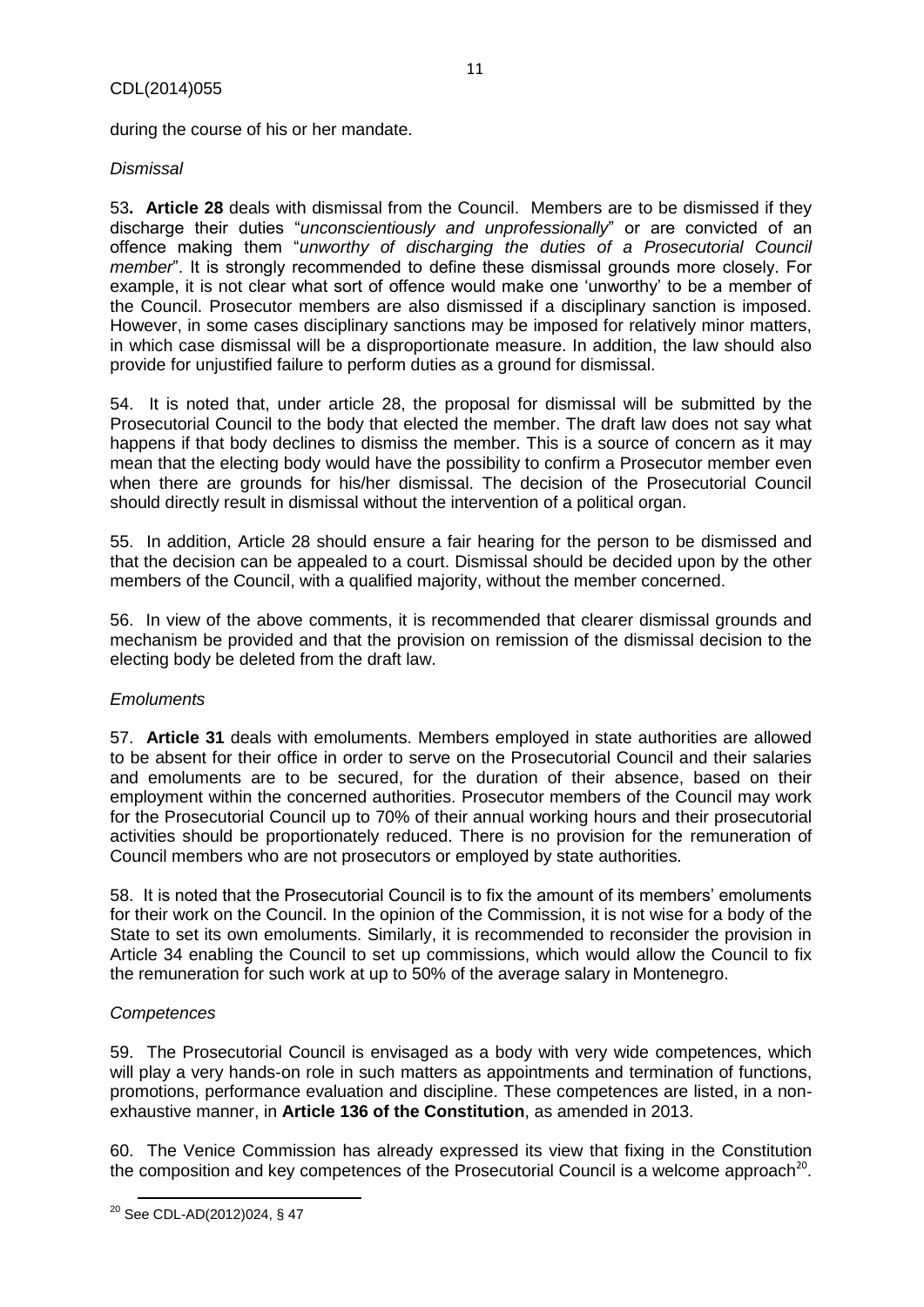Among the competences listed in Article 136 of the Constitution, the task of ensuring the autonomy of the state prosecution service and that of establishing a proposal for the election of the Supreme State Prosecutor are of particular importance.

61. Besides the competencies set forth in the Constitution, **Article 35** of the draft law lists in a very detailed way (also in a non-exhaustive manner) other competences that, overall, give to this body effective power to govern and organise the prosecution service. It would be important to explicitly mention among the Council's function, in line with a previous recommendation of the Venice Commission, that of overseeing that prosecutorial activity be performed according to the principle of legality. $21$ 

62. One of the competences is to decide on the number of state prosecutors. However, reading this in conjunction with **Article 36** it seems that the real power lies with the Supreme State Prosecutor. While the Minister of Justice does not seem to have the power to object to the initiative of the Supreme State Prosecutors, the Council itself seems to have a veto. It is recommended that Article 36 be more clearly expressed.

63. The Council's powers also include the issuing of opinions on incompatibility of certain activities with the office of the prosecutor (**Article 35.8**). Any such opinion shall be subject to an appeal to a court of law. It may be reconsidered whether such a function is not more suitable for the Ethics Commission rather than the Council as a whole.

64. Another Commission shall be established, as part of the Council's tasks under the draft law, to evaluate the performance of prosecutors. In addition to the fact that this is likely to lead to a considerable concentration of power for the Council, one may wonder whether this would not be better handled by a specialised inspectorate rather than the Council.

65. More generally, it seems to be envisaged that, while not a full-time body, its members would devote about 70% of their time to its work. It is envisaged that in matters such as conducting examinations to determine appointments, or in dealing with the disciplinary matters, the Council would operate through small commissions consisting normally of three members. Such a model is open to a number of criticisms.

66. Firstly, the conferring of such important powers on a small body which will exercise them directly creates a very powerful body which may be susceptible to corruption. There is an argument that the powers in relation to appointments, promotions and discipline should not all be exercised by the same small group of people.

67. Secondly, the Council will not merely make decisions of principle but will be involved in the operational day-to-day work. In that case, one may wonder whether the electoral method of choosing a council, while appropriate for a body intended to be representative and to exercise a general supervisory role, is the best way to select persons who will have a very technical role. For example, one of the functions of a Commission composed of members of the Council dealing with examinations will be to set and correct examination questions (see **Article 57**). This is hardly a function one would normally confer on an elected body whose function should rather be to oversee and guarantee the integrity of the process rather than to be involved in its technical aspects. It is also envisaged that the Council will itself conduct interviews for positions in the prosecution service (**Article 58**).

 $\overline{a}$ <sup>21</sup> See CDL-AD(2007)047, §110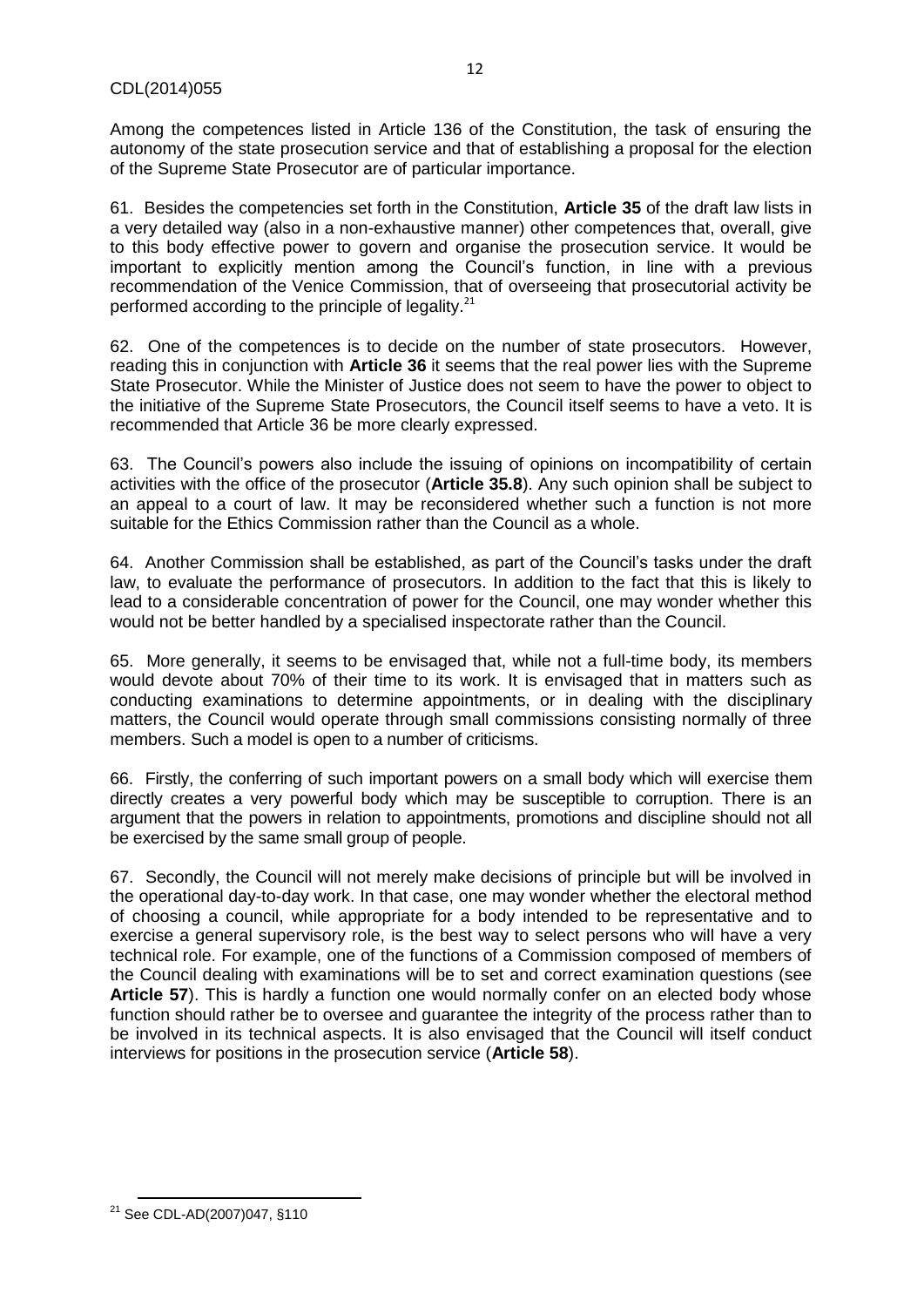# *Decisions*

68**. Article 38** provides in its first paragraph (in the English version of the draft law) that the decisions of the Prosecutorial Council are to be "final". If there is no drafting or translation mistake; this paragraph is self-contradictory, since it second parts stipulates that "administrative dispute may be initiated against them". Many of the decisions of the Prosecutorial Council are indeed of sufficient importance that an appeal to a court of law should be provided as well as the possibility of procedural review. One may wonder also for which reason the appeal against the Council's decisions is placed under "administrative dispute". It is recommended that Article 38 paragraph 1 be reworded to provide clarity on the availability of an appeal to a court of law in relation to the decisions of the Prosecutorial Council and related procedures.

# <span id="page-12-0"></span>**4. Election of heads of state prosecutors offices and state prosecutors**

### *The election of the Supreme State Prosecutor*

69**. Articles 45 to 96** deal with the requirements to be elected, the procedure for election, the transfer of state prosecutors (with or without consent), their performance evaluation and termination of office, their immunity as well as issues of incompatibility. As stated by **Article 135 of the Constitution**, the Supreme State Prosecutor and the heads of state prosecution offices shall be elected for a period of five years.

70. In particular, **Articles 42-44** deal with the election of the Supreme State Prosecutor, stating that the Prosecutorial Council shall issue a public call and compose a list of eligible candidates, which will be submitted to the Parliament along with a reasoned proposal for the election of the Supreme State Prosecutor.

71**. Article 42** requires from candidates to the position of Supreme State Prosecutor to "*meet the general requirements for election to the position of the state prosecutor in the Supreme State Prosecution Office and […] be characterized by professional impartiality, high professional and moral qualities.*" In addition, the candidate shall have "*work experience of at least 15 years as a state prosecutor, or 20 years in other duties in the field of law"*.

72. With regard to the election procedure, it is welcomed that, as provided for in **Article 91, paragraph 2 and 3, of the Constitution**, in accordance with previous recommendations of the Venice Commission, the Supreme State Prosecutor shall be elected with a qualified majority of two-thirds of all member of Parliament in the first voting and three-fifths majority in the second voting if the proposed candidate has not been supported by the required majority. That being the case, it results from of **Articles 43 and 44** of the draft law in conjunction with **Article 91 of the Constitution** that in the subsequent voting the three-fifths majority is required not for the election of the proposed candidate but for the election of the Supreme State Prosecutor from among the list of all eligible candidates composed by the Prosecutorial Council. A further anti-deadlock mechanism would be needed which could/should state that, in case no candidate is supported with the qualified majority of threefifth in the subsequent voting, the Prosecutorial Council proposes two candidates, for whom the absolute majority of the members of the Parliament should be sufficient.

73. The role of the Council in submitting a proposal to the Parliament for the election of the Supreme State Prosecutor is not entirely clear. On one reading they simply list the candidates who have the necessary length of service. However, the qualifications also require the candidate to be characterised by professional impartiality and high professional and moral qualities, and the Council seems to be required to form a judgement on this. **Article 44** would seem to indicate this wider role: its first paragraph mentions, in addition to the initial list of eligible candidates - to be established in close session as a basis for the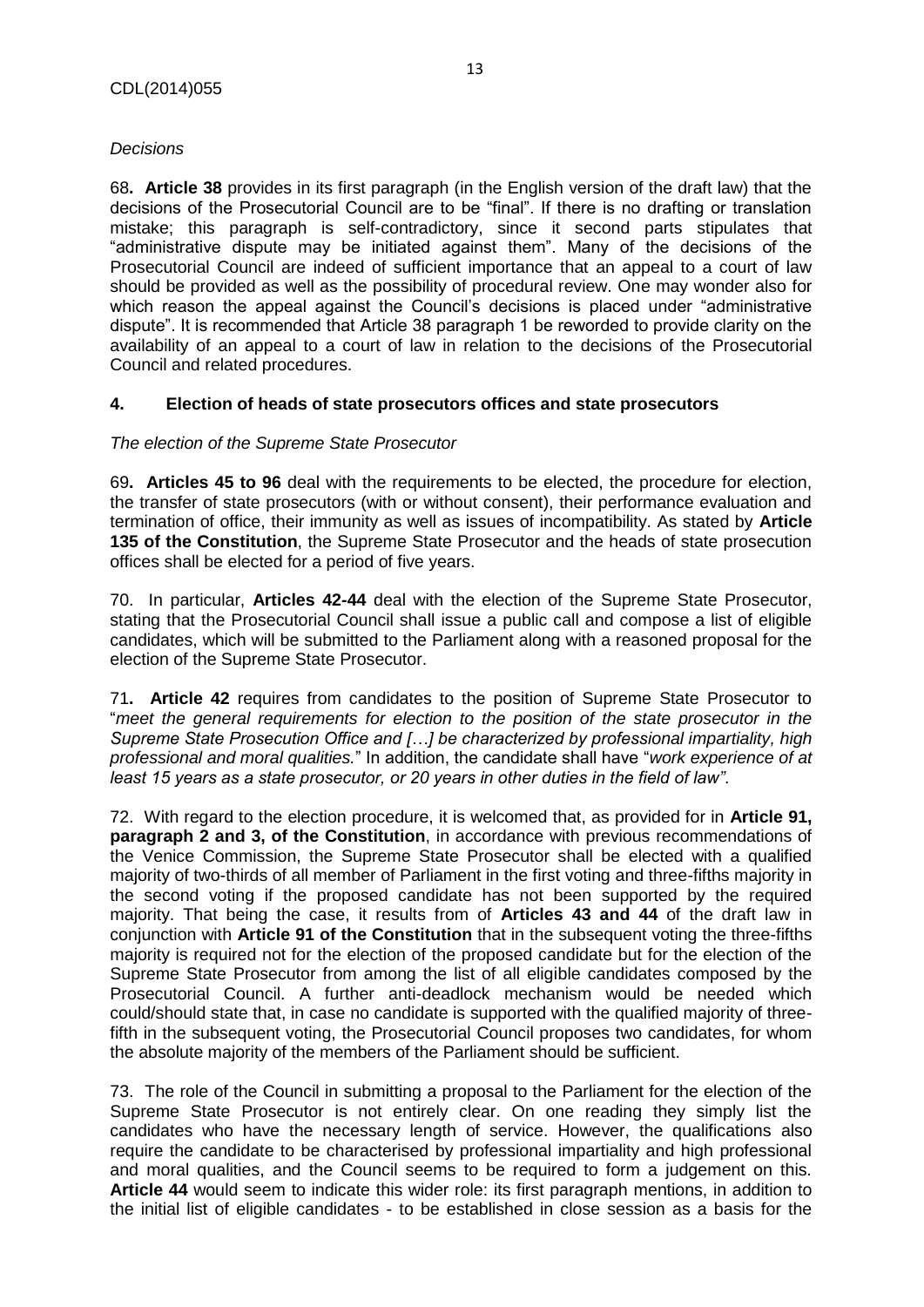Council's proposal -, the opinion of the extended session of the Supreme Prosecution Office and the candidate interview; besides, the second paragraph mention the "reasoned" proposal of the Prosecutorial Council to be submitted to the Parliament for the election of the Supreme State Prosecutor. This needs to be further clarified and related procedures specified.

### *Heads of state prosecution offices*

74. It is welcome that state prosecutors and heads of state prosecution offices will be appointed (for five years, as stipulated by the Constitution) by the Prosecutorial Council.

75. **Article 45** of the draft law requires the prosecutor to hold a law degree. Considering the degree of movement of population throughout former Yugoslavia and the similarity of legal systems between its successor states, the question whether the degree must be conferred in Montenegro only (or degrees conferred elsewhere are also accepted) could be an important one. The rapporteurs of the Venice Commission have been informed that no such limitation had been envisaged. It is recommended that Article 45 be made clearer on this issue.

76. The criteria for election to the position of head of state prosecution office in **Article 49**<sup>22</sup> and the following articles seem somewhat mechanistic. While the drafting of a programme of work may be very important, there are other criteria which might be required from a candidate. Additionally, more precise elements for the candidates' evaluation as well as for the assessment of the programme of work proposed by them would be helpful. It seems that [**Article 49** envisages interviews for positions as the head of a state prosecution office being carried out by the whole Council. This seems a rather cumbersome and unnecessary procedure.]

### *State prosecutors*

77. According to **Article 135 of the Constitution**, the function of state prosecutor is permanent. Exceptionally, the person elected for the first time as state prosecutor shall be elected for a period of four years.

78. As mentioned in **Article 57,** the written examination to be conducted for persons applying for election as state prosecutors for the first time is to be set and corrected by a commission established within the Prosecutorial Council. It is questionable whether the use of elected representatives is appropriate for such a task. On the other hand, to guarantee impartiality and fairness in the procedure for electing state prosecutors, some outside input would be desirable.

79. Under **Article 58**, the Prosecutorial Council shall conduct interviews with the successful candidates in the written examination. As stipulated in **Article 41,** the Council may in this context benefit from the assistance of a psychologist. No indication is given on the need and purpose of such assistance or on the manner in which it should be provided. It is recommended, if recourse to the assistance of a psychologist is maintained, that clarification be provided about the conditions under which the Council should seek such assistance. *Reassignment and transfer of state prosecutors* 

80. A**rticles 69 to 73** deal with reassignment and transfer of prosecutors to other offices. It is not easy to see the relationship between **Articles 69 and 70**. The first requires consent to a transfer while the second seems to envisage a compulsory temporary transfer although consultation is required. The principle of irremovability applies to judges and not to

**<sup>.</sup>** <sub>22</sub> These include evaluation of the programme of work proposed by the candidates, of their previous performance as prosecutors (heads of prosecutorial office), evaluation in the candidate interview. .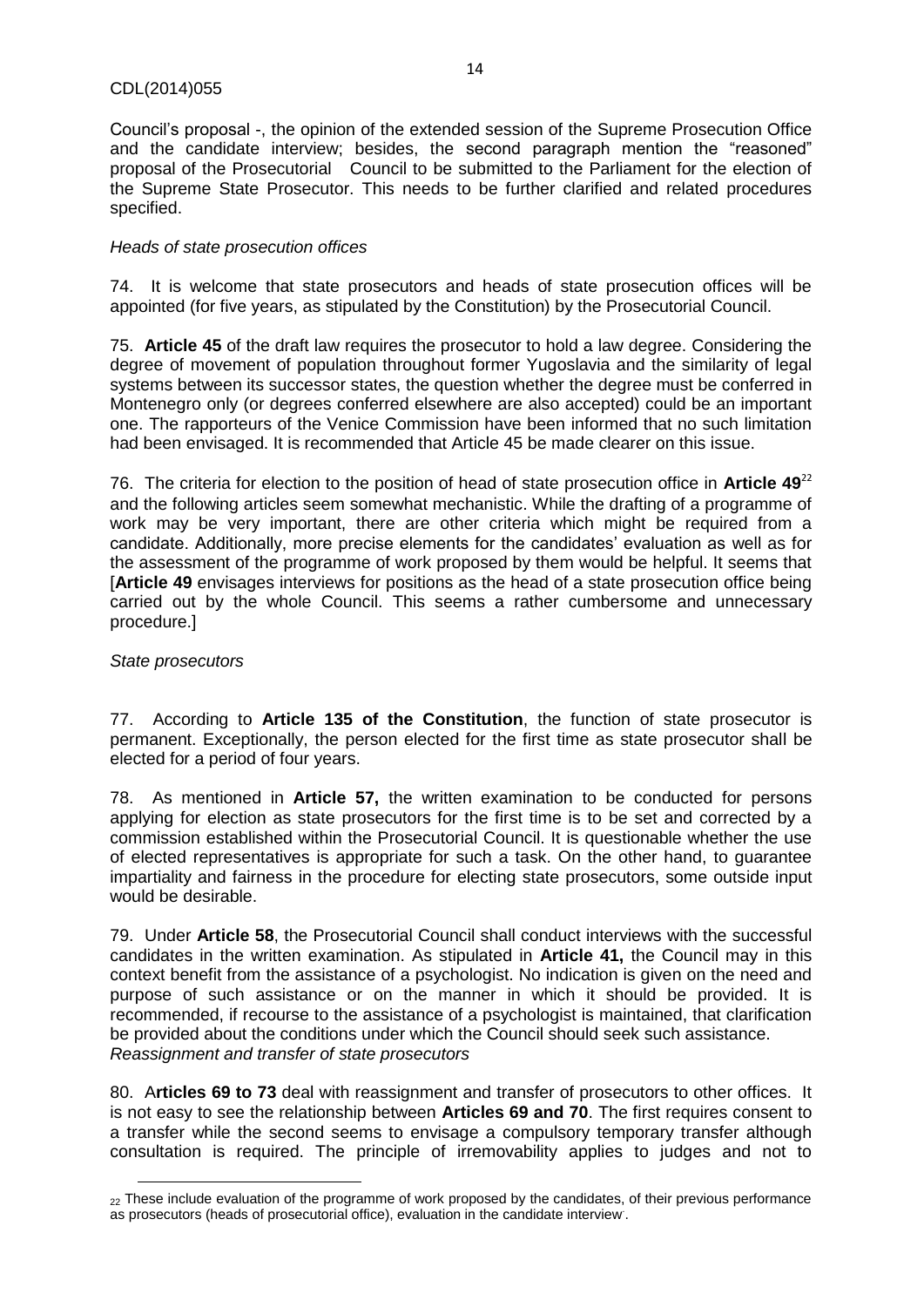prosecutors. Nonetheless, prosecutors should have a possibility to appeal against compulsory transfers.

81. It is noted in this connection that **Article 72** allows transfer without consent "*in the event of restructuring of the State Prosecution Service which leads to decreasing or dissolving the number of posts of the state prosecutors*". Since the decision is taken by the Prosecutorial Council, Article 38 allowing administrative dispute against it should be applicable. Yet, explicitly mentioning a right to appeal against transfer decisions and more detailed indications of the criteria to be taken into account when such a decision is adopted would be beneficial. It seems to be envisaged that a salary might be lower following a transfer; this seems unfair particularly in the case of a compulsory transfer. It is recommended that Articles 69, 70 and 72 be reviewed in the light of the above comments.

### <span id="page-14-0"></span>**5. Performance evaluation**

82. **Articles 74 to 88** deal with performance evaluation of state prosecutors. No such evaluation seems to be foreseen for the state prosecutors from the Supreme State Prosecution Office and the Special State Prosecution Office who, as indicated by article 74, are excluded from the related procedure. No indication is provided with regard to the reasons for such an exception. All prosecutors, with the possible exception of the Supreme State Prosecutor, should be evaluated.

83. As already indicated, a question may be raised on whether it is appropriate to entrust the Prosecutorial Council with the performance evaluation of prosecutors (see comments in § 65 above). If the Council is to have a role, it would be preferable that this role be confined to that of oversight with the actual evaluations being carried out by a technical body. Instead, what is proposed in **Article 75** is that evaluation should be conducted by an evaluation commission composed of all prosecutor members of the Council, in addition to the Supreme State Prosecutor. Yet, the commission will act based on an assessment by an evaluation panel consisting of the head of the office where the evaluated prosecutor works and four senior prosecutors. Since each office has a different head it seems that there will not be just one panel but the panel will meet in various different compositions. This, however, is not very clear in the text. Neither is the precise relationship between the panel and the commission. Despite the very detailed function envisaged for the panel (**Article 82**), the Commission also is given a very hands-on role in **Article 83** in what appears to be a system of appeals to the commission.

84. In the opinion of the Venice Commission, the evaluation commission should be much more independent of the Council than is proposed. It is difficult to justify why the eminent lawyers should excluded from this process. The Venice Commission believes, on the contrary, that the input of some "outsiders" would help to guarantee impartiality and independence. In addition, the possibility of an appeal against the decisions of the evaluation commission should be clearly provided. As it does for the decisions of the Prosecutorial Council in **Article 38**, the draft law allows for administrative dispute against decisions of the evaluation commission while stating that the decisions "shall be final" (**Article 85).**

### *Criteria for evaluation*

85. The key criteria for evaluation of state prosecutors are provided by **Article 76** of the draft law: "expert knowledge" and "general competences for discharging the duties of prosecutorial office" and detailed by sub-criteria listed in **Article 77** and **Article 78**. **Article 79** provides further indicators ("sources") for performance evaluation.

86. Some of proposed sub-criteria, in particular the quantitative ones (see **Article 77**), would need careful consideration, to ensure that measuring quantity of work will not be done merely by counting cases without due regard to their weight. The number of 'convicting'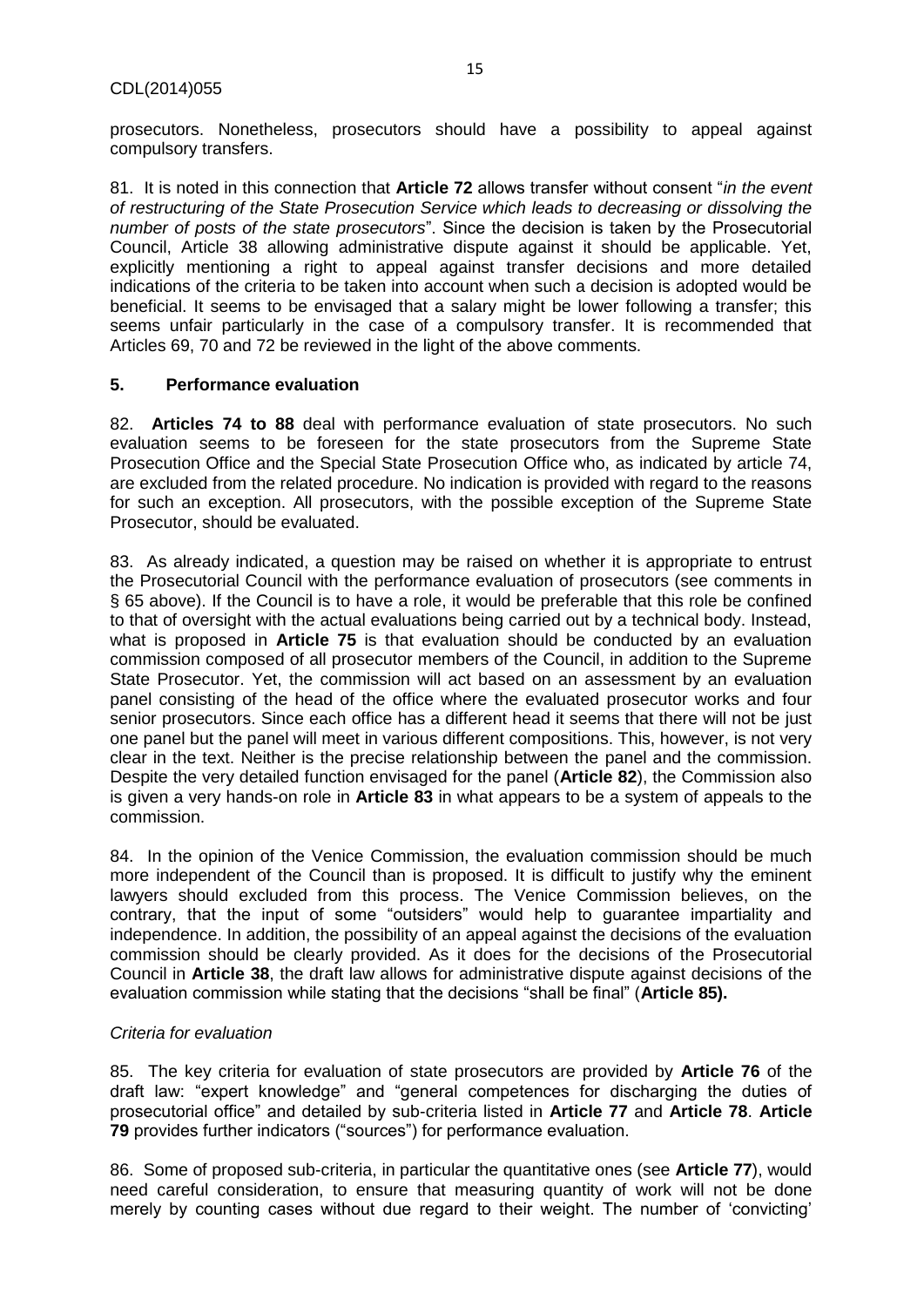**.** 

judgments should in no circumstances be a criterion. No prosecutor should have a personal interest in securing a conviction. Certainly, if a prosecutor has an unusually high number of acquittals it is reasonable to ask why this is the case; yet, it is not appropriate to measure this as a criterion either of quality or quantity of work without any further enquiry.

87. Similarly, success on appeal should not be a criterion. While it is reasonable to examine the track record of any prosecutor whose 'results' diverge more than 20% from the average, the evaluator must remain open to considering possible explanations likely to justify these figures.

88. As regards the practice of assessing the quality<sup>23</sup> of work by examining random cases, this seems a reasonable approach, as is the practice of inviting the person evaluated to put forward examples of good work he or she has done.

89. **Article 84** on the establishing (calculating) the grade following evaluation may be a source of diverging interpretation. A reference to articles 77 and 78, listing all sub-criteria, should be made in paragraph 1, to ensure that the right number of sub-criteria (six in Article 77 and four in Article 78) and related grades obtained by the evaluated prosecutor (excellent, good, satisfactory, unsatisfactory) are taken into account when the final grade is established.

90. According to **Article 86**, persons with a low grade (satisfactory or unsatisfactory) are required to undergo mandatory training. While it is reasonable to require additional training for low-level performance, it is obvious that all prosecutors should have to undergo training. As noted under Article 6, *"[s]tate prosecutors shall have the right and the duty of professional advancement*". In addition, **Article 78 and 79** list participation in training amongst the subcriteria and indicators of the performance evaluation.

91. As stated by **Article 87,** heads of state prosecution offices will be evaluated - two years after their election to that function as well as after the expiry of the term of office of five years - "according to the procedure and the manner stipulated in this Law", i.e. the rules applicable to state prosecutors. It appears therefore that, despite their extended management roles, heads of prosecutions offices are still to be assessed on the basis of a full case-load as prosecutors. Concerns relating to this approach, which seems indeed questionable, were also expressed during the visit of the Venice Commission delegation to Podgorica. The way to address this specific situation seems to be left to the Prosecutorial Council, entrusted by **Article 88** of the draft law with the task of regulating in more details the criteria and indicators for evaluation of the heads of state prosecution office. It is recommended however that the provisions draft law be reviewed to clearly specify that the case-load of heads of prosecution offices as well as their evaluation criteria should adequately take into account their managerial tasks.

### <span id="page-15-0"></span>**6. Incompatibility, immunity and termination of office**

92. **Article 89** empowers the Prosecutorial Council to issue opinions about incompatibility of certain activities with the duties of a state prosecutor. It is suggested that the Commission for the Code of the Prosecutorial Ethics (Article 19) be consulted on such matters.

93. **Article 90** dealing with decisions on immunity requires a court, when considering a custodial sentence for a criminal offence committed by a prosecutor in discharging his/her duties of prosecutorial office, to request the opinion of the Council on whether it approves such a detention. According to Article 137 of the Constitution, prosecutors only enjoy functional immunity. Such immunity only relates to acts performed in the exercise of

<sup>&</sup>lt;sup>23</sup> It is necessary to point out the difference between judges and prosecutors. Judges should not be evaluated on the basis of the quality of their judgements.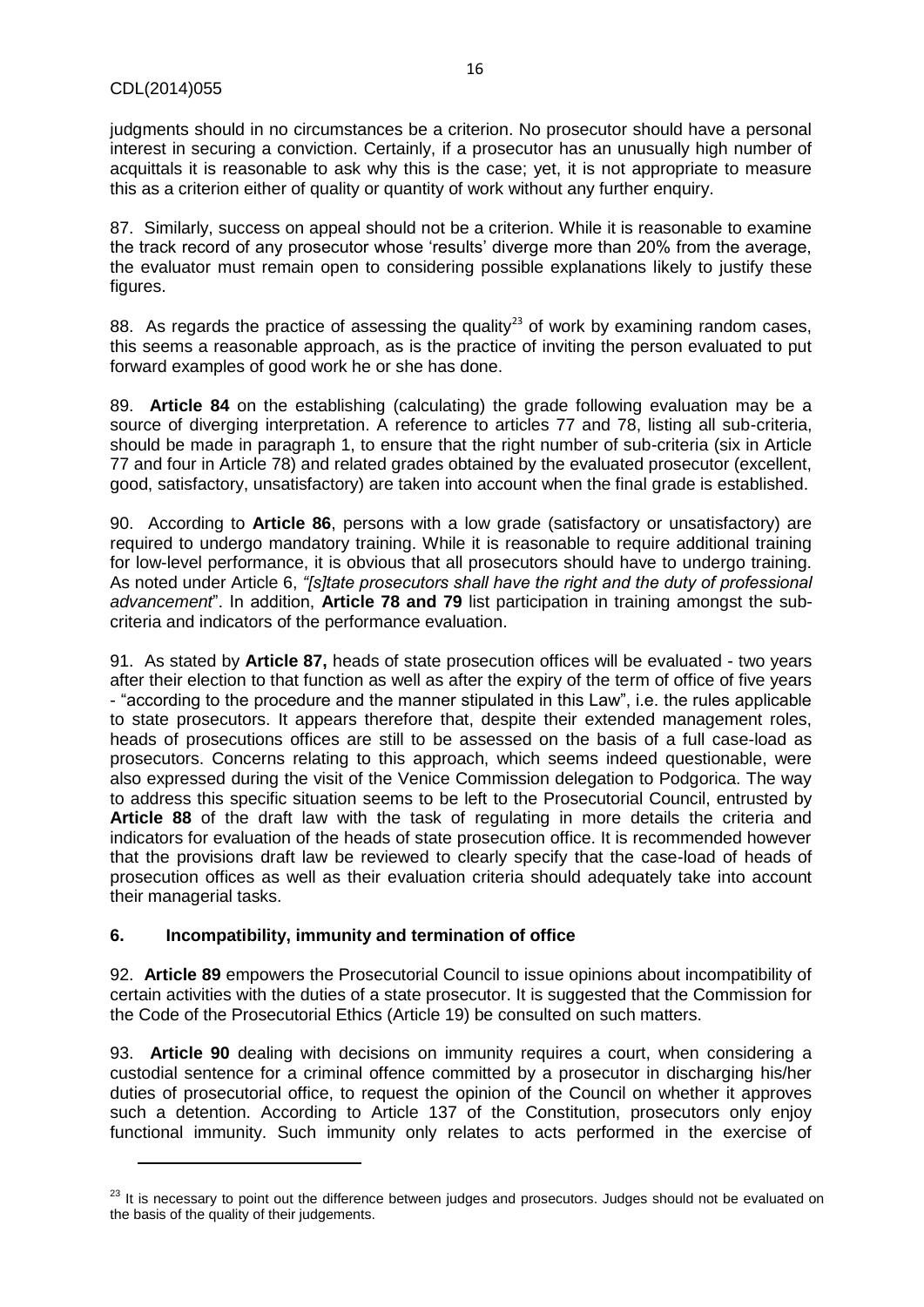prosecutor's functions. Procedural immunity has to be lifted by the Prosecutorial Council unless there are strong indications that false accusations are levelled against the prosecutor in order to exert pressure. $24$ 

94. **Article 91** deals with the liability of the prosecutor for damage caused to an injured party "in the proceedings by the state prosecutor as a result of his/her performing of the duties of his/her prosecutorial office unlawfully, unprofessionally or unconscientiously." This article makes a reasonable distinction between wider liability of the State towards the victim (arg. "unlawfully, unprofessionally or unconscientiously") and more narrow liability of the prosecutor towards the State which already compensated the victim (arg. "deliberately"). This means that the victim has a wider claim against the State and the State can recover the compensation paid only when the prosecutor caused the damage deliberately.

# <span id="page-16-0"></span>**7. Disciplinary liability and dismissal**

### *Disciplinary offences and sanctions*

95. It is welcome that disciplinary offences be analytically detailed by the draft law. **Article 97** sets out the various disciplinary offences for which a prosecutor may be held liable, ranking them as "minor", "severe" and "most severe" according to their seriousness. These also include a number of rather vague offences, which should be more specific, such as, listed under severe disciplinary offences, "behaving in a manner which is inappropriate to the prosecutorial office'. The concept of being "convicted of an offence which makes him/her unworthy of prosecutorial office" (under the most severe offences) is also unclear and should be made more precise (e.g. by reference to the penalty that can be imposed for such offences). The sanction of a 20% cut in salary for a period of three months for a minor disciplinary offence (**Article 98**) seems disproportionate.

### <span id="page-16-1"></span>**8. Disciplinary procedure**

96. As required in **Article 99**, the system of establishing disciplinary liability involves a *motion* filed by the head of the prosecution office concerned or the immediately higher office, the Supreme State Prosecutor, the Minister of Justice or the Commission for the Code of Prosecutorial Ethics. The motion for establishing disciplinary liability of the Supreme State Prosecutor may be filed by the session of the Supreme State Prosecution Office, the Minister of Justice and the Commission for the Code of Prosecutorial Ethics. It is welcome that the disciplinary procedure can be initiated by different bodies. Yet, since a complaint may be initiated by a person who is a member of the Council or represented on the Council, there should be a provision excluding such a person from participating in the ensuing proceedings.

97. As established by **Article 101**, a *disciplinary plaintiff*, appointed by the Prosecutorial Council outside the Council for two years, is entrusted with disciplinary investigations and the indictment of the accused. While this is in principle positive, it is difficult to understand the need for a disciplinary plaintiff in the case of a complaint made by the Ethics Commission based on an examination which they have already carried out.

98. Under the proposed scheme, the procedure for establishing and deciding disciplinary liability - upon the motion to indict issued by the disciplinary plaintiff - is, for minor and severe disciplinary offences, conducted by a *Disciplinary Panel* and, for the most severe offences, by the Prosecutorial Council (**Articles 105 and 106**). The Disciplinary Panel consists of three members of the Council, two of them prosecutors and one from among the eminent lawyers (**Article 103**).

 $\overline{a}$  $24$  CDL-AD(2010)040, para. 61. On the distinction between substantive and procedural immunity and the lifting of immunity, see CDL-AD(2013)008, Amicus curiae brief on the Immunity of Judges for the Constitutional Court of Moldova Adopted by the Venice Commission at its 94th Plenary Session (Venice, 8-9 March 2013), paras. 21 seq.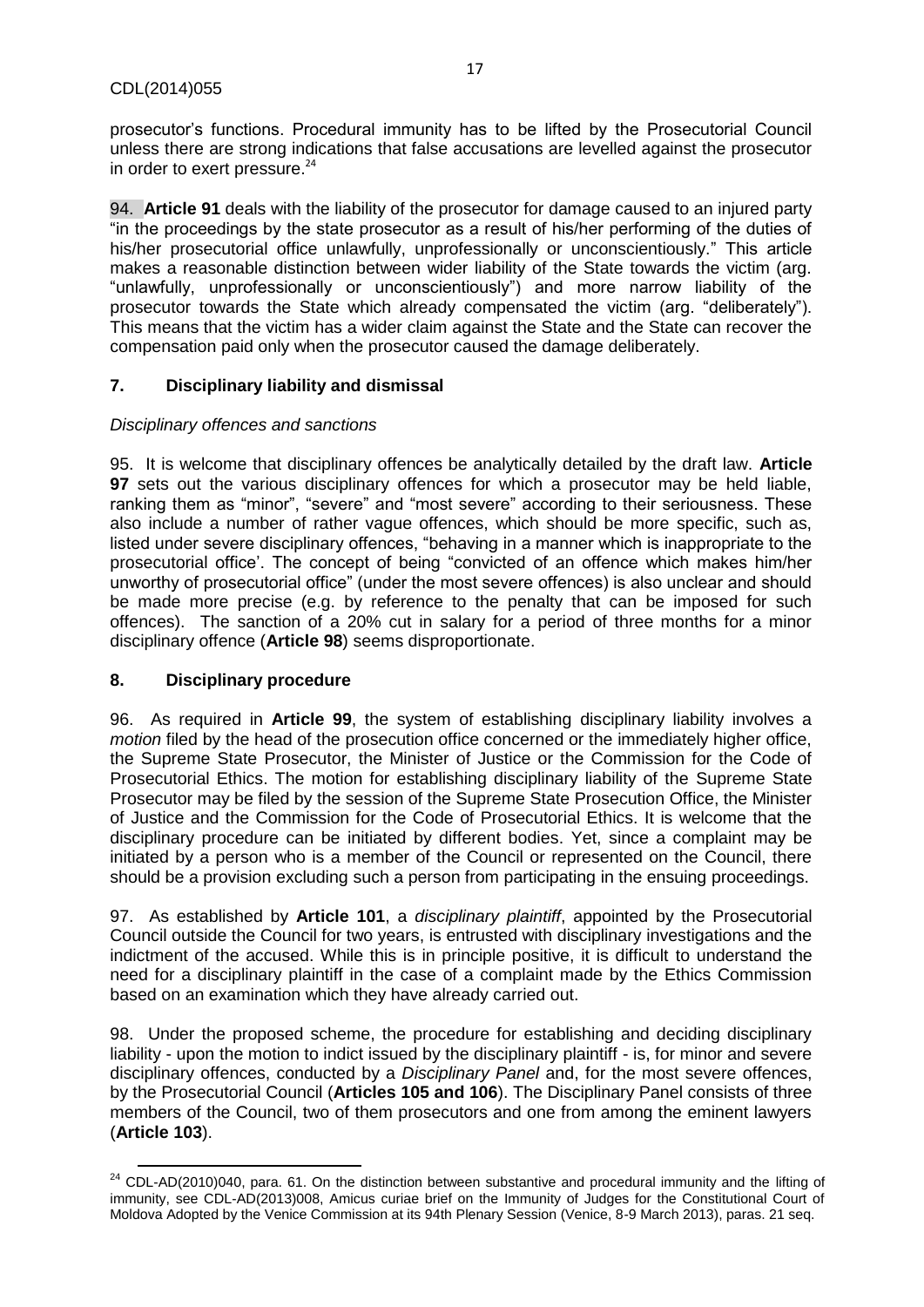99. Although the aim is to ensure that different authorities are in charge of the different steps, which is positive, there is still scope for improvement as regards the separation between some of the different actors in this mechanism. For example, since the disciplinary plaintiff is elected after obtaining the opinion of the session of the Supreme State Prosecution Office, among its prosecutors, one may wonder how objective the disciplinary plaintiff is likely to be where the complainant is the Supreme State Prosecutor. An alternative may be, to ensure complete autonomy and independence to the "disciplinary plaintiff", that she/he be not a state prosecutor of the Supreme State Prosecution Office and be not elected "after obtaining the opinion of the session of the Supreme State Prosecution Office".

100. More generally, to ensure the required separation between the authorities involved and that their members do not participate in prior/subsequent proceedings, it would be preferable that disciplinary decisions be made by a small body none of whose members is also on the Prosecutorial Council, and which would contain an element of independent outside participation. Should the proposed scheme be maintained, it would be advisable to specify, in line with **Article 136 of the Constitution** (stressing the autonomy of the state prosecution), that the Chair of the Prosecutorial Council entrusted with disciplinary decisions, as well as the Chair of the Disciplinary panel, must be lay members, not state prosecutor members; this would give increased credibility and democratic legitimation to the disciplinary procedure.

101**. Article 109** provides for recusal of members of the Disciplinary Panel/Prosecutorial Council without giving guidance to the grounds for refusal other than to refer to "circumstances that provoke suspicion into their impartiality". The decision on recusal is to be made by the Supreme State Prosecutor except when the recusal in question relates to him, in which case the Council makes the decision. This again is somewhat problematic since it implies that the Supreme State Prosecutor may be a member of a Disciplinary Panel, which would be clearly inappropriate.

102. Finally, it is welcome that, against the final decision on disciplinary offences by the Disciplinary Panel/Prosecutorial Council, accused and disciplinary plaintiff are entitled to file an appeal to a judicial and impartial body such as a panel of three Supreme Court Judges **(Article 107)**. It is further welcome that the criminal procedure code and its guarantees of the right of defence applies to disciplinary proceeding **(Article 110)** and that the procedure for the disciplinary proceeding of state prosecutors also applies to the dismissal of heads of the state prosecution offices for failures in accomplishing their tasks (see **Articles 113 to 115).**

### <span id="page-17-0"></span>**9. Funds**

103. **Article 118** provides for a separate annual allocation - in the national budget - for the State Prosecution Service including the Prosecutorial Council. The budget proposal is made by the Council to the government for each state prosecution office individually and for the operations of the Council itself. In addition, the Council is represented by its president when the budget is discussed by the Parliament. These provisions are important for the autonomy of the prosecution service, as guaranteed by **Article 136 of the Constitution**.

### <span id="page-17-1"></span>**10. Organisation of work of the State Prosecution Service**

### *Independence in the work of the state prosecutors*

104. Under **Article 126, "***[s]tate prosecutor shall be responsible for the work in the case he/she is allocated and he/she shall be independent in his/her work and decision making, except in the cases stipulated in Article 127*"**.** This provision is in line with article 137 of the Constitution guaranteeing functional immunity of state prosecutors and heads of state prosecution offices.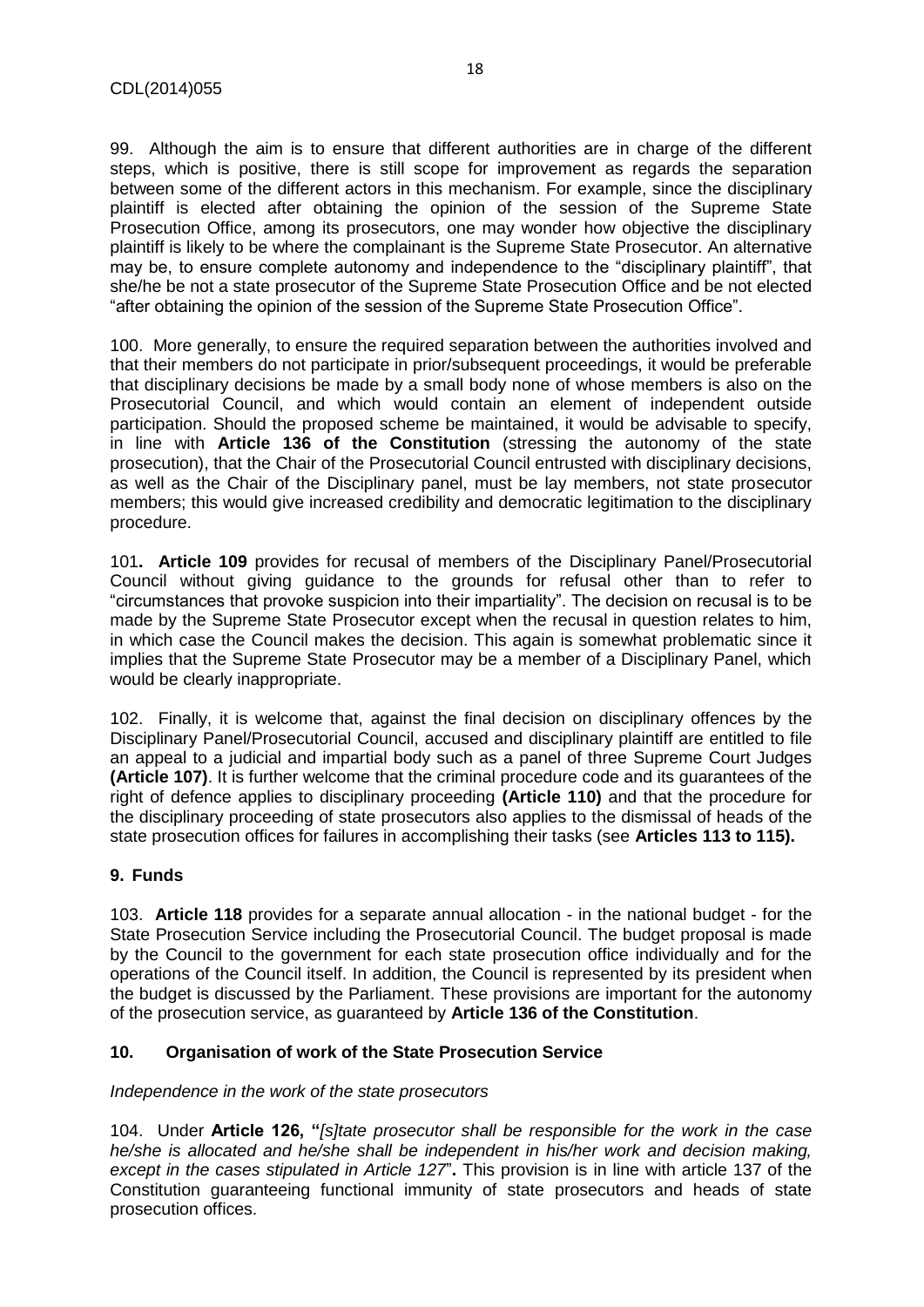105. **Article 127** provides for the issue of instructions of a general nature by the Supreme State Prosecutor and for the initiation of such instructions by the heads of prosecution offices when needed. It further provides for instructions for proceeding in individual cases (by the Supreme State Prosecutor and the heads of prosecution offices respectively). As required by **Article 128**, such instructions are to be issued in writing, apart from exceptional cases when circumstances do not allow, in which case they must be issued in writing subsequently. These provisions seem appropriate in a hierarchical system and the requirement for them to be in written form (and with explanation) is welcome.

106. Article 128 also provides for the release of a prosecutor from a case where he/she considers the instruction unlawful or ill founded. There may be some contradiction, which should be clarified, between the first and second paragraphs. According to the first paragraph, instructions in individual cases have to be in writing; therefore, it is not clear why the second paragraph gives the aggrieved prosecutor the right to request them in writing. This provision seems generally, however, to be in accordance with paragraph 10 of *Recommendation Rec(2000)19 of the Committee of Ministers of the Council of Europe on the role of public prosecution in the criminal justice system*.

107. In addition, a complaint against allegedly illegal instructions should be available. In its Report, the Venice Commission stated: *"Any instruction to reverse the view of an inferior prosecutor should be reasoned and in case of an allegation that an instruction is illegal a court or an independent body like a Prosecutorial Council should decide on the legality of the instruction"*. 25

108. **Article 129** allows the Supreme State Prosecutor to exercise the authorities and functions of the heads of all prosecution offices. He/she also has extensive powers of delegation. In effect the draft law gives him/her total hierarchical control over the whole prosecution system. In principle, hierarchical control is in line with the option made in Montenegro for a model of hierarchically organised prosecution service. However, direct exercise of authority by the Supreme State Prosecutor must not be used to circumvent guarantees against illegal instructions.

#### *Supervision of the work of the state prosecutors*

109. **Article 130** entrusts the Office of the Supreme State Prosecutor with the supervision of all state prosecution offices at all levels, including the Special State Prosecution Office, according to a supervision plan established by the Supreme State prosecution. Supervision measures, which also include an every two-year reporting system, will therefore involve a direct insight into the overall work and operations of every state prosecution office. This is in line with the hierarchical organisation of the system.

#### *Allocation and withdrawal of cases*

110. The provisions set forth in **Articles 136 and 137** provide that the allocation of cases must be done in such a way as to ensure impartiality, independence, and efficiency, and that the withdrawal of the allocated case is allowed only in specific situations due to failures of the state prosecutor: "*if it is established that he/she is unjustifiably not proceeding in the case, due to recusal or if he/she is prevented from discharging the duties of the office for longer than a month*". Withdrawal is allowed also for "*cases the urgent nature of which is stipulated in the law".* These *"can be withdrawn from the state prosecutor if due to his/her absence or because he/she is prevented from discharging the duties of his office he/she cannot proceed in such cases timely and within the time-limit defined in the law*". The state

 $\overline{a}$ 

<sup>25</sup> CDL-AD(2010)040, para. 59.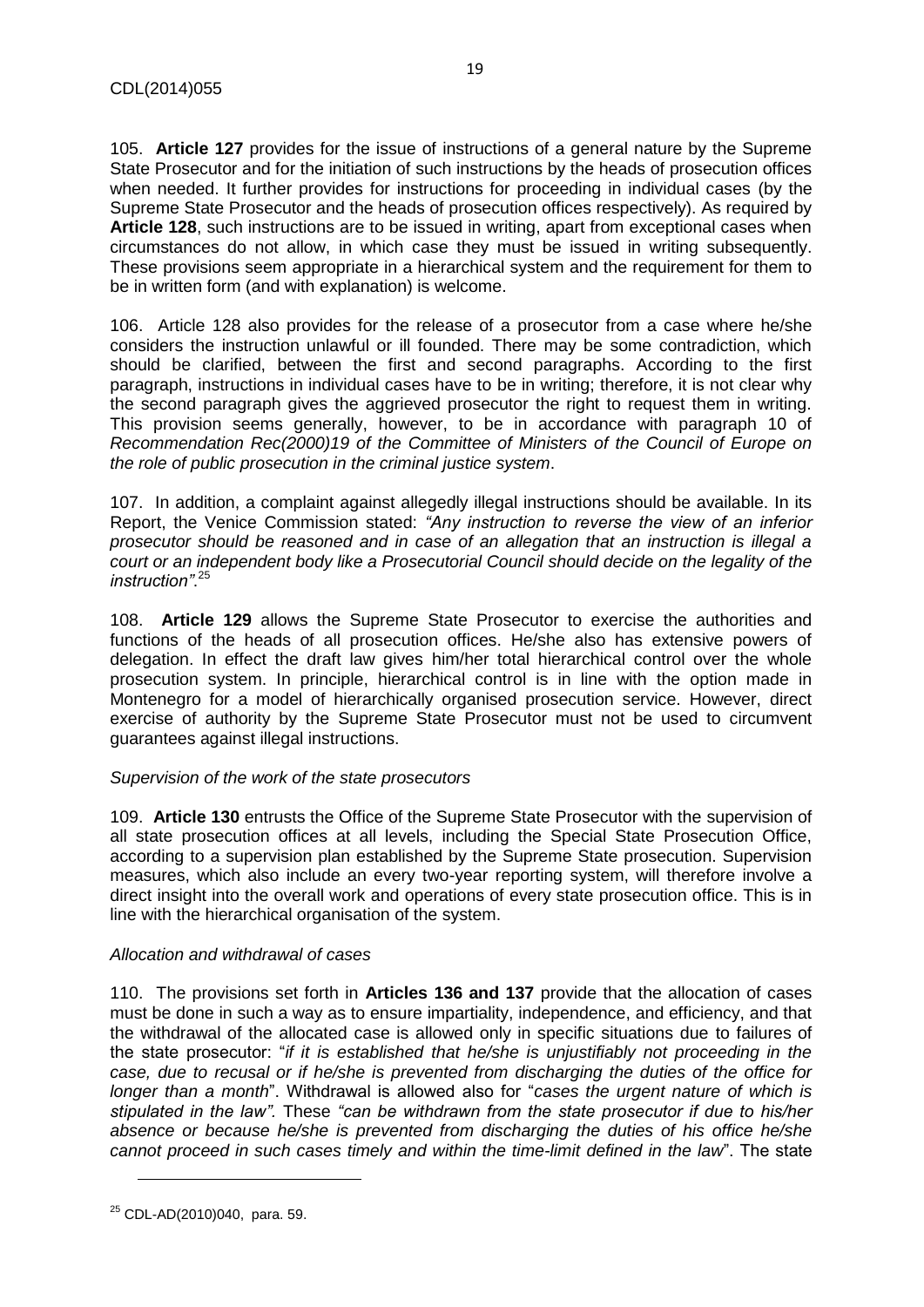prosecutor is given the faculty to file a complaint against the decision of withdrawal; if the complaint is accepted, the case is given back to the state prosecutor. The provisions are welcome, since they guarantee in a satisfactory way an impartial organization of the prosecution offices and a good balance between the hierarchical organisation and the autonomy of the individual state prosecutor in accomplishing her/his tasks. *Session of the State Prosecution Office*

111. The framework for the operation of the prosecution service at its different levels is provided in **Articles 139-142.** To discuss issues of common interest for the work and management of the state prosecution office (programme of work, rules of procedure, annual schedule of tasks), sessions of the offices of different levels shall be convened. These provisions are welcomed, since they ensure a form of collective decision and responsibility on the functioning of the prosecution offices and the programs of work.

### <span id="page-19-0"></span>**11. Prosecutorial management**

### *Supervision over Prosecutorial Management*

112. As stated by **Article 155** of the draft law, the Ministry of Justice exercises supervision over the activities of the prosecutorial management, including that of the Special State Prosecutor Office. It is welcome that paragraph 2 of this article stipulates that this supervision should not involve any actions likely to have an impact on the prosecutors' decisions in individual cases. Its scope and modalities are regulated in detail by **Articles 157 to 160** dealing with the "inspection supervision" of the Ministry of Justice, described in **Article 158** as the supervision "over the tasks of prosecutorial management in state prosecution offices".

113**. Articles 157-160** provide for inspection supervision in state prosecution offices by the Ministry of Justice through the use of Judicial Inspectors. It is not clear how this can be in line with the independence of the prosecution service (as guaranteed by article 134 of the Constitution) or with other systems of control, for example by the Prosecutorial Council and by the Ethics Commission. At the very least there appears to be a high degree of duplication which is undesirable. In the opinion of the Venice Commission, the Ministry of Justice should not have a function of day-to-day control of the prosecution office although an input into overall general policy questions would be reasonable. If the Ministry is to have any power to give instructions it must be in accordance with the provisions of *Recommendation Rec(2000) of the Committee of Ministers to Member States on the Role of Public Prosecution in the Criminal Justice System* (item 13, points c) to f)).

114. The supervision power of the Ministry of Justice also raises an issue of consistency with the right of the Supreme State Prosecutor to manage the prosecution service as provided for in Article 16. **Article 156** seems to indicate that the Ministry of Justice has an overall power of supervision, since "*[u]pon request of the Ministry of Justice, the Supreme State Prosecutor shall submit the data and information needed for monitoring<sup>26</sup> of the organization and operations of the State Prosecution Service, application of the Rulebook on Internal Operations of the State Prosecution Service, proceeding upon applications and complaints of citizens and general data on prosecution of perpetrators of criminal offences and other acts punishable according to the law*."

115. In view of the above comments, it is recommended that the provisions dealing with the supervision to be carried out by the Ministry of Justice over the activities of the prosecutorial management be revised to provide, in a consistent manner, clarity on their scope as well as the safeguards needed to ensure full and effective respect of the principles of independence of the State prosecution and functional immunity of individual state prosecutors. In the light

 $\overline{a}$ <sup>26</sup> Emphasis added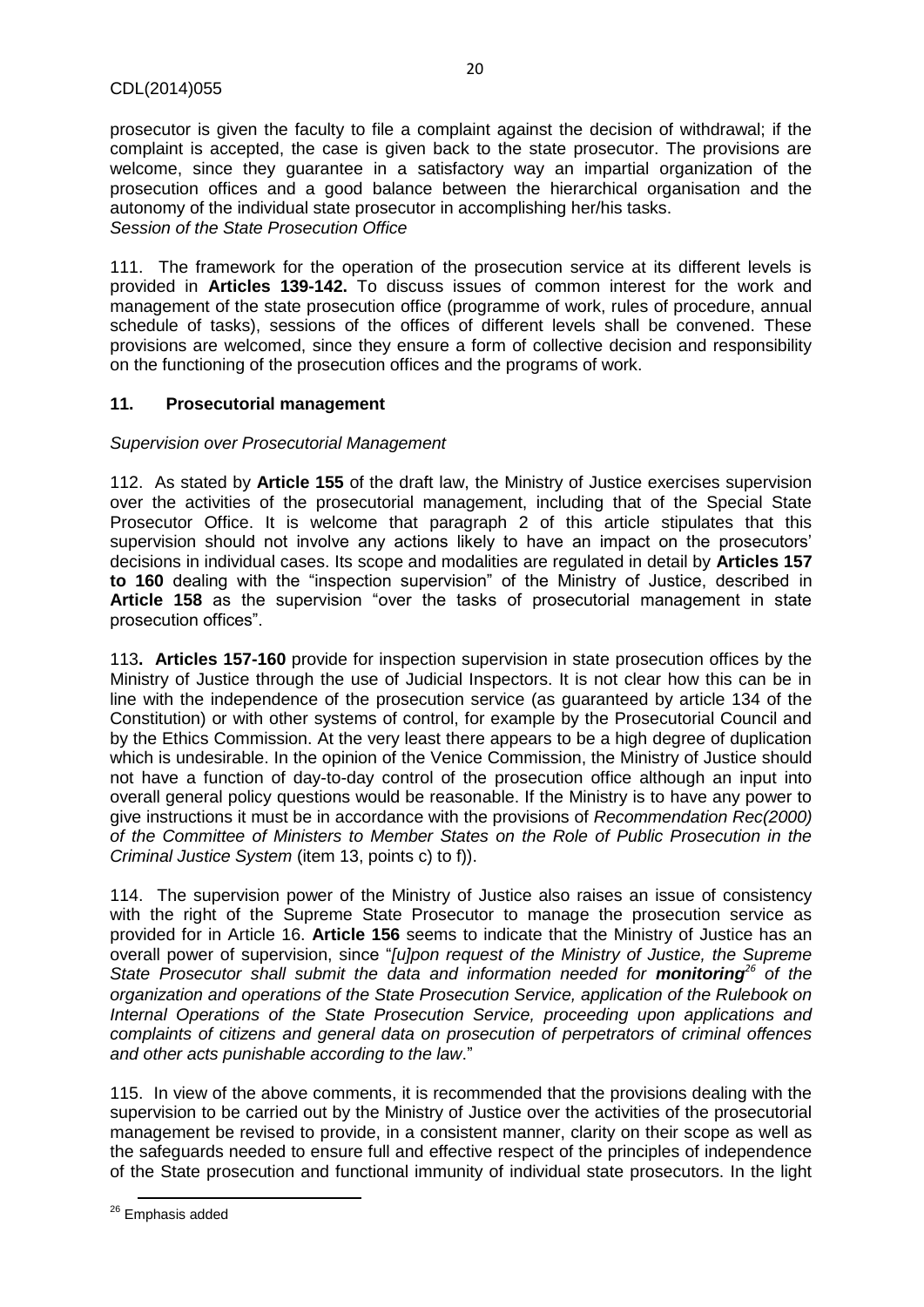of Article 134 of the Constitution, any supervision should relate only to policies and the activities of the prosecution system in general but not to individual cases.

# <span id="page-20-0"></span>**12. Data protection**

116. **Articles 162 - 163** deal with secret data. In particular, article 162 requires members of the prosecution service, including state prosecutors, civil servants and state employees, to "*preserve secret data according to the law governing the secrecy of data regardless of how they learnt of them*". No guidance is given on what should be the position where secret data is indicative of the innocence of an accused person or would tend to assist the defence. This issue needs to be addressed.

# <span id="page-20-1"></span>**13. Transitional and Final Provisions**

117. As previously indicated, the fact that the transitional and final provisions of the draft law repeal problematic amendments to the 2008 Law on the State Prosecution Service enabling early termination of mandates of prosecutors and heads of prosecution offices (the 2013 amendments), is a welcome development, in line with the position expressed by the Venice Commission in its *Report on European Standards as regards the Independence of the*  Judicial System: Part II – the Prosecution Service<sup>27</sup> and in previous opinions<sup>28</sup>.

118. As it did in its 2008 Opinion on the draft amendment to the law on the State Prosecutor of Montenegro<sup>29</sup>, the Venice Commission wishes to stress the importance of providing a permanent mandate for prosecutors. In its view, "*fixed term appointments in combination with a possibility of reappointment cast doubt on the independence of the prosecution service. This is, of course, emphasized in systems such as that in Montenegro where there is considerable political influence on appointment decisions*".

119. Similarly, full respect for the principle of stability and security of their function should protect heads of prosecution offices from undue removal from office (for political reasons, legislative changes or other reasons) and contribute to the autonomy, stability and efficiency of the prosecution service, as guaranteed by the Constitution. It is of the utmost importance that these requirements be adequately taken into account in the forthcoming legislative steps and in the implementation of the future law.

120. The draft law proposes, for its transitional and final provisions, two alternative ways of dealing with the necessary transitional steps in the implementation of the proposed amendments. Under both versions, the implementation of the provisions dealing with the election of state prosecutors and heads of prosecution offices (articles 42 to 68) and on performance evaluation (articles 74 to 88) is to start on 1 January 2016. Relevant provisions of the current law, as amended in 2013, would remain in force. However, the problematic amendments introduced in 2013 in the Chapter XI on transitional and final provisions, will be repealed on the day of entering into force of the current draft law. In the Venice Commission's opinion, it belongs to the authorities of Montenegro to assess which are the most suitable ways and time-frame for the implementation of the draft law, once adopted. What is essential is to ensure the effective implementation of the improvements introduced to the existing legal framework, with due respect for the principles of autonomy, efficiency, legal continuity and institutional stability of the Prosecution service as well as the functional immunity of the state prosecutors.

§ 14

**<sup>.</sup>**  $^{27}$  Report, § 50

<sup>28</sup> Joint Opinion on the draft Law on the Public Prosecutor's Office of Ukraine CDL-AD(2013)025, 14 October 2013,

<sup>&</sup>lt;sup>29</sup> CDL-AD(2008)005